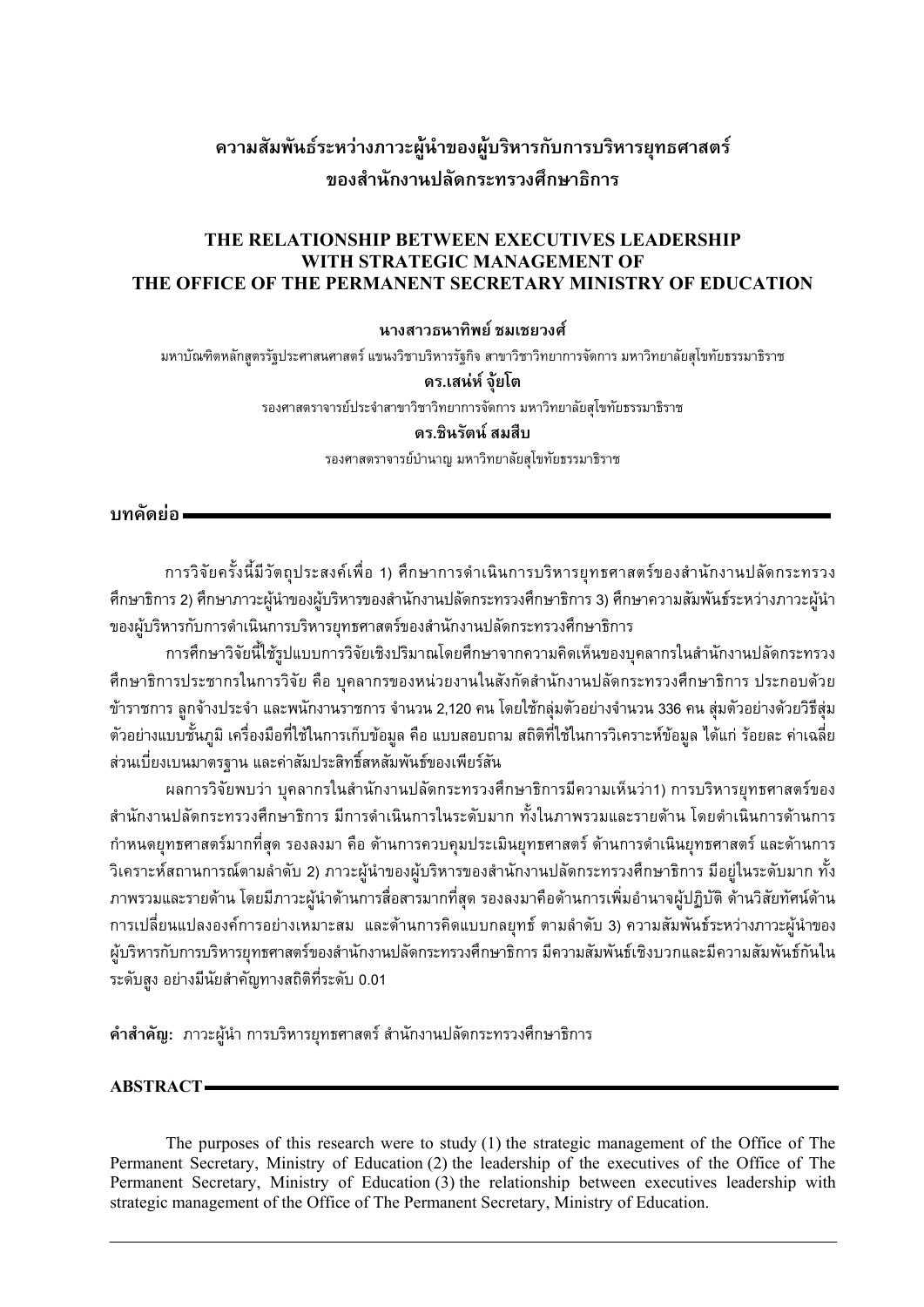This research was a quantitative research. By study the personnel's viewpoint of Office of the Permanent Secretary, Ministry of Education. The population were 2, 120 government officials, government employees and permanent workers of the Office of The Permanent Secretary, Ministry of Education. This research surveyed 336 samples which selected by stratified random sampling, using questionnaire as an instrument. Statistical tools employed were percentage, mean, standard deviation, and Pearson correlation coefficients.

 Research results revealed that the personnel's view point of Office of the Permanent Secretary, Ministry of Education were: (1) the strategic management of the Office of The Permanent Secretary, Ministry of Education was at high level both in overall and in each aspect. The highest mean scores were, strategic formulation, strategic evaluation and control, strategic implementation and environment analysis (2) the leadership of the executives of the Office of The Permanent Secretary, Ministry of Education was at high level both in overall and in each aspect. The highest mean scores were, communication, empowered people, vision, appropriate organizational changes and strategic thinking (3) the relationship between executives leadership with strategic management of the Office of The Permanent Secretary, Ministry of Education had a positive relationship at high level with statistical significance at 0.01 level.

**Keywords:** Leadership, Strategic Management, The Office of The Permanent Secretary Ministry of Education

#### **ε**

กระแสโลกาภิวัตน์ที่เกิดขึ้นอย่างรวดเร็วในโลก ้ปัจจุบันก่อให้เกิดการเปลี่ยนแปลงเทคโนโลยี เปลี่ยนแปลง กระแสการเมืองเศรษฐกิจและสังคม จนสร้างความกดดัน ต่อองค์การทางธุรกิจ สถานประกอบการต่าง ๆ รัฐบาล และ ิ หน่วยงานภาครัฐ (ปรัชญา เวสารัชช์, 2550) การปรับตัว ของระบบราชการภายใต้พระราชกฤษฎีกา ว่าด้วย ็หลักเกณฑ์ และวิธีการบริหารกิจการบ้านเมืองที่ดี พ.ศ. 2546 ได้นำเครื่องมือ และเทคนิคในการบริหารจัดการใหม่ ๆ เข้ามาประยุกต์ใช้ในหน่วยงานคือการบริหารกลยุทธ์หรือ ิการบริหารยุทธศาสตร์ (Strategic Management) (พสุ เดชะรินทร์, 2549 อ้างถึงใน สมปอง สุวรรณเพชร, 2551) แต่ปัญหาสำคัญของการนำการบริหารเชิงยุทธศาสตร์มาใช้ ือยู่ในขั้นตอนการดำเนินงานตามยุทธศาสตร์อาจเป็นเพราะ ข้อจำกัดบางประการ เป็นต้นว่า การมีระเบียบกฎเกณฑ์ ู้รัดตัว ผู้บริหารไม่เข้าใจหรือไม่สนใจวิธีการบริหารเชิง ยุทธศาสตร์ เนื่องจากเป็นเรื่องใหม่ การเมืองเข้าแทรกแซง ้จนผู้บริหารไม่สามารถใช้ดุลยพินิจได้อย่างคล่องตัว รูปแบบการบริหารงานของรัฐมีลักษณะเป็นงานปกติประจำ ข้าราชการไม่มีแรงจูงใจที่จะริเริ่มสร้างสรรค์แนวคิดและ วิธีการทำงานแบบใหม่เพียงพอ ระบบราชการเคยชินกับ การทำงานตามสั่งและเน้นทำตามระเบียบกฎเกณฑ์หรือ

แนวปฏิบัติเดิมๆ อย่างที่เคยทำ จนเกิดปฏิกิริยาต่อต้าน ิ การเปลี่ยนแปลง (ปรัชญา เวสารัชช์, 2550) นอกจากนี้ ผู้บริหารระดับสูงยังต้องต่อสู้กับการเปลี่ยนแปลงวัฒนธรรม ื่องค์การ การพัฒนาสมรรถนะบุคลากรในองค์การ การ ยกระดับทักษะและความสามารถของบุคลากรในองค์การ ให้อยู่ในระดับที่จะสร้างผลงานให้สอดคล้องกับกลยุทธ์หลัก ได้ รวมทั้งมีความมุ่งมั่นต่อการทำงานเพื่อให้บรรล<u>ุ</u> เป้าหมายเชิงกลยุทธ์ที่วางไว้ (ชลธิศ ธีระฐิติ, 2554)

ิภาวะผู้นำเป็นอีกปัจจัยหนึ่งที่สำคัญสำหรับองค์การ ทุกประเภทไม่ว่าองค์การภาครัฐหรือเอกชน เพราะองค์การ ้จะมีความเจริญรุ่งเรื่องหรือตกต่ำหรือไม่เพียงใดนั้น สาเหตุ ิ หนึ่งมาจากการที่ผู้บริหารในองค์การนั้นมีภาวะผู้นำเพียง พอที่จะโน้มน้าวชักจูงให้บุคลากรทำงานให้แก่องค์การตาม เป้าหมายที่วางไว้หรือไม่นั่นเอง ดังนั้น การเรียนรู้เกี่ยวกับ ภาวะผู้นำจึงเป็นเรื่องสำคัญและนำไปใช้ในการบริหาร ื่องค์การสู่ความเป็นเลิศ (เสน่ห์ จุ้ยโต, 2548 อ้างถึงใน ิ สมบูรณ์ วรคุณากุล, 2555) ดังนั้น ในการบริหารจัดการ เพื่อนำพาองค์การไปสู่เป้าหมาย ภายใต้สถานการณ์ที่ ้ เปลี่ยนแปลงอยู่ตลอดเวลา จำเป็นต้องอาศัยภาวะผู้นำของ ผู้บริหารองค์การด้วย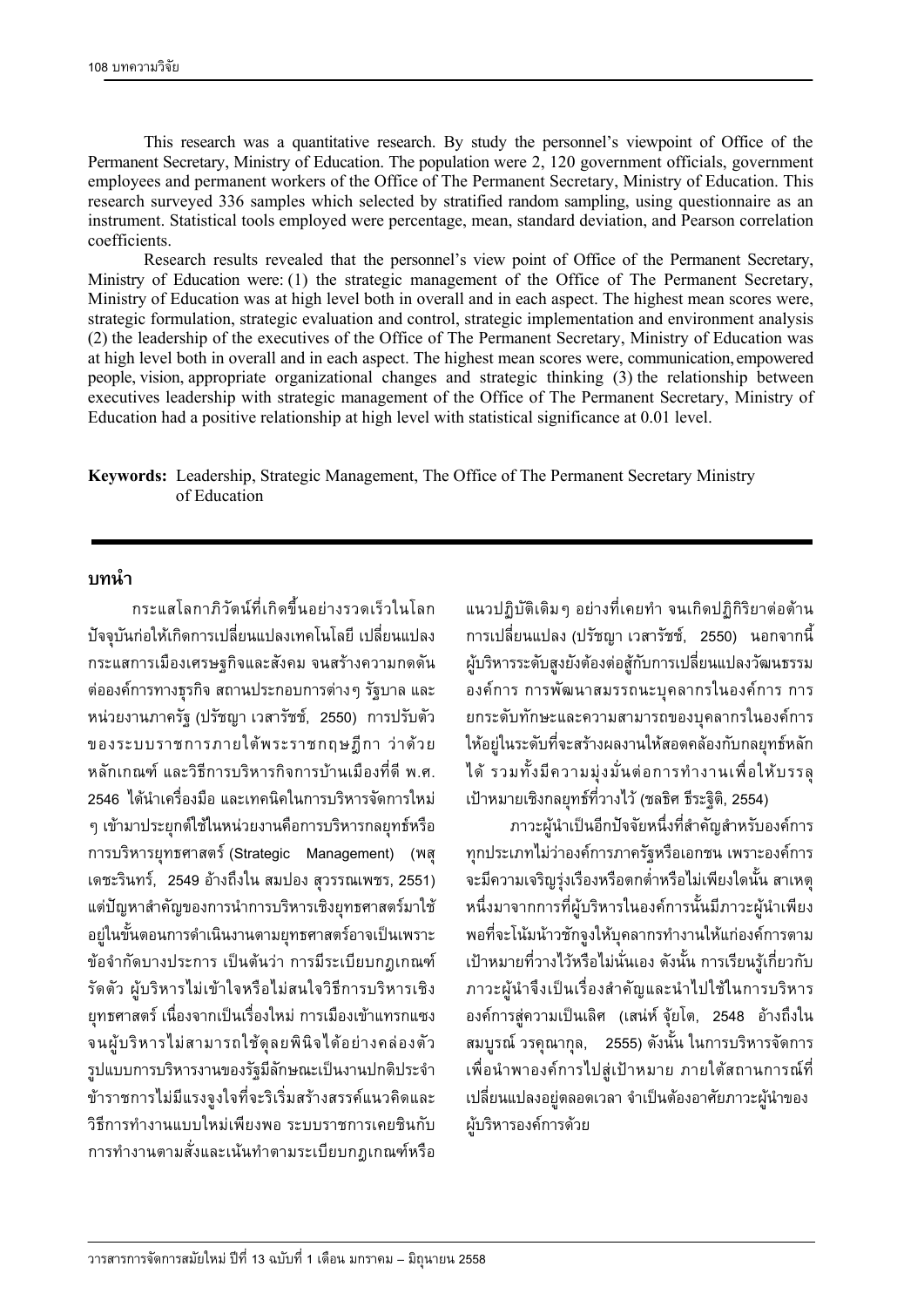มากต่อการนำพาองค์การไปสู่ความสำเร็จตามเป้าหมายที่ กำหนดไว้ ดังนั้น ผู้วิจัยจึงมีความสนใจศึกษาสภาพการ ดำเนินการบริหารยุทธศาสตร์ของสำนักงานปลัดกระทรวง ่ ศึกษาธิการว่าเป็นอย่างไร ผู้บริหารมีภาวะผู้นำอยู่ในระดับใด ในมุมมองของบุคลากรในสังกัดสำนักงานปลัดกระทรวง ตึกษาธิการ รวมถึง การใช้การบริหารยุทธศาสตร์ในการ บริหารงานมีความสัมพันธ์กับภาวะผู้นำของผู้บริหารของ สำนักงานปลัดกระทรวงศึกษาธิการมากน้อยเพียงใด เพื่อนำ ข้อมลไปประยุกต์ใช้การพัฒนาการบริหารงานของสำนักงาน ำ|ลัดกระทรวงศึกษาธิการให้มีประสิทธิภาพมากยิ่งขึ้นต่อไป

### **วัตถุประสงค์การวิจัย**

1. เพื่อศึกษาการดำเนินการบริหารยุทธศาสตร์ของ ้สำนักงานปลัดกระทรวงศึกษาธิการ

2. เพื่อศึกษาภาวะผู้นำของผู้บริหารของสำนักงาน ปลัดกระทรวงศึกษาธิการ

3. เพื่อศึกษาความสัมพันธ์ระหว่างภาวะผู้นำของ ผู้บริหารกับการดำเนินการบริหารยุทธศาสตร์ของสำนักงาน ำ|ลัดกระทรวงศึกษาธิการ

## ๋วรรณกรรมที่เกี่ยวข้อง

วรรณกรรมที่เกี่ยวข้องประกอบไปด้วย 1) แนวคิด ทฤษฎีเกี่ยวกับการบริหารยุทธศาสตร์ และ 2) แนวคิด ทฤษฎีเกี่ยวกับภาวะผู้นำ ดังนี้

## **1. ª· §¬¸Á¸É¥ª´µ¦¦·®µ¦¥»«µ¦r**

การบริหารยุทธศาสตร์หรือการบริหาร ้เชิงกลยุทธ์ กิ่งพร ทองใบ (2545) ได้อธิบายว่า การจัดการ เชิงกลยุทธ์ หมายถึง การวางแผน การดำเนินการและการ ควบคุมในแนวทางเชิงกลยุทธ์ ซึ่งจะช่วยให้การบริหารเป็นไป ือย่างมีประสิทธิภาพและประสิทธิผล จุดเน้นทางการจัดการ เชิงกลยุทธ์มุ่งพิจารณาในแง่กระบวนการหรือหน้าที่ทางการ ์ จัดการ ได้แก่ การวางแผน การดำเนินการหรือการนำแผนไป ปฏิบัติ และการควบคุมในเชิงกลยุทธ์ กล่าวคือ การเลือก ทางเลือกในการจัดการที่เหมาะสมโดยอาศัยการประเมิน สถานการณ์ทั้งภายในและภายนอกในระยะยาว สอดคล้องกับ ิ สมยศ นาวีการ (2545) ให้ความหมาย การบริหารเชิงกลยุทธ์ ์คือ กระบวนการของการกำหนดทิศทางระยะยาว การกำหนด กลยุทธ์ การดำเนินกลยุทธ์ และการประเมินกลยุทธ์ของ

ตามบทบัญญัติแห่งพระราชบัญญัติระเบียบบริหาร ูราชการกระทรวงศึกษาธิการ พ.ศ. 2546 กำหนดให้การจัด ้ระเบียบบริหารราชการส่วนกลาง ประกอบด้วย สำนักงาน ้ปลัดกระทรวงและส่วนราชการที่มีหัวหน้าส่วนราชการขึ้นตรง ต่อรัฐมนตรีว่าการกระทรวงศึกษาธิการ (พระราชบัญญัติ ระเบียบบริหารราชการกระทรวงศึกษาธิการ พ.ศ. 2546) โดย ้สำนักงานปลัดกระทรวงศึกษาธิการ เป็นส่วนราชการหนึ่ง มี  $\,$ ภารกิจเกี่ยวกับการพัฒนายทธศาสตร์ การแปลงนโยบายของ ่ กระทรวงเป็นแผนปฏิบัติ ดำเนินการเกี่ยวกับกฎหมายว่าด้วย การศึกษาแห่งชาติ จัดทำงบประมาณและบริหารราชการ ู ประจำทั่วไปของกระทรวง เพื่อการบรรลุเป้าหมาย และเกิด ้ผลสัมฤทธิ์ตามภารกิจของกระทรวง (กฎกระทรวงแบ่งส่วน ราชการ สำนักงานปลัดกระทรวง กระทรวงศึกษาธิการ พ.ศ. 2548) ซึ่งผลการปฏิบัติงานที่ผ่านมาของสำนักงาน ำ|ลัดกระทรวงศึกษาธิการ เมื่อพิจารณาจากผลการประเมินผล การปฏิบัติราชการตามคำรับรองการปฏิบัติราชการของ ้สำนักงานปลัดกระทรวงศึกษาธิการ ตั้งแต่ปีงบประมาณ ัพ ศ. 2547 – 2556 พบว่าค่าคะแนนที่ได้ในภาพรวมมีคะแนน ิลดลงจาก 4.62 ในปี 2547 เป็น 3.43 ในปี 2556 *(*ผลการ ประเมินการปฏิบัติราชการตามคำรับรองการปฏิบัติราชการ ของสำนักงานปลัดกระทรวงศึกษาธิการ ประจำปีงบประมาณ พ.ศ.2556, กล่มพัฒนาระบบบริหาร) ประกอบกับ การศึกษา ์ ความคิดเห็นต่อความเสี่ยงในการบริหารงานของสำนักงาน ิปลัดกระทรวงศึกษาธิการ พบว่า ในด้านกลยุทธ์ หน่วยงานมี การเปลี่ยนแปลงนโยบายตามผู้บริหาร และมีการเปลี่ยนแปลง แผนการดำเนินงานตามผู้บริหาร ซึ่งในการกำหนดนโยบาย ่และการวางแผนการดำเนินการ ผู้บริหารมีบทบาทสำคัญใน การกำหนดกลยุทธ์ แต่ในทางปฏิบัติการกำหนดกลยุทธ์ต้อง ให้ทุกคนในองค์กรมีส่วนร่วมในการกำหนด (ประสพ กันจู, 2553)

็จากเหต<sub>ิ</sub>ผลและความสำคัญที่กล่าวมาข้างต้นการที่ สำนักงานปลัดกระทรวงศึกษาธิการเป็นหน่วยงานหลักในการ กำหนดยุทธศาสตร์ การนำยุทธศาสตร์ไปสู่การปฏิบัติและการ ติดตามประเมินผลการดำเนินงานตามยุทธศาสตร์ จึงมีความ ึจำเป็นอย่างยิ่งที่สำนักงานปลัดกระทรวงศึกษาธิการจะนำการ ู บริหารยุทธศาสตร์มาใช้เป็นเครื่องมือสำคัญในการบริหารงาน เพื่อให้บรรลุเป้าหมายที่กำหนดไว้ ประกอบกับการที่ภาวะ ผู้นำของผู้บริหาร ถือเป็นอีกปัจจัยหนึ่งที่มีส่วนสำคัญอย่าง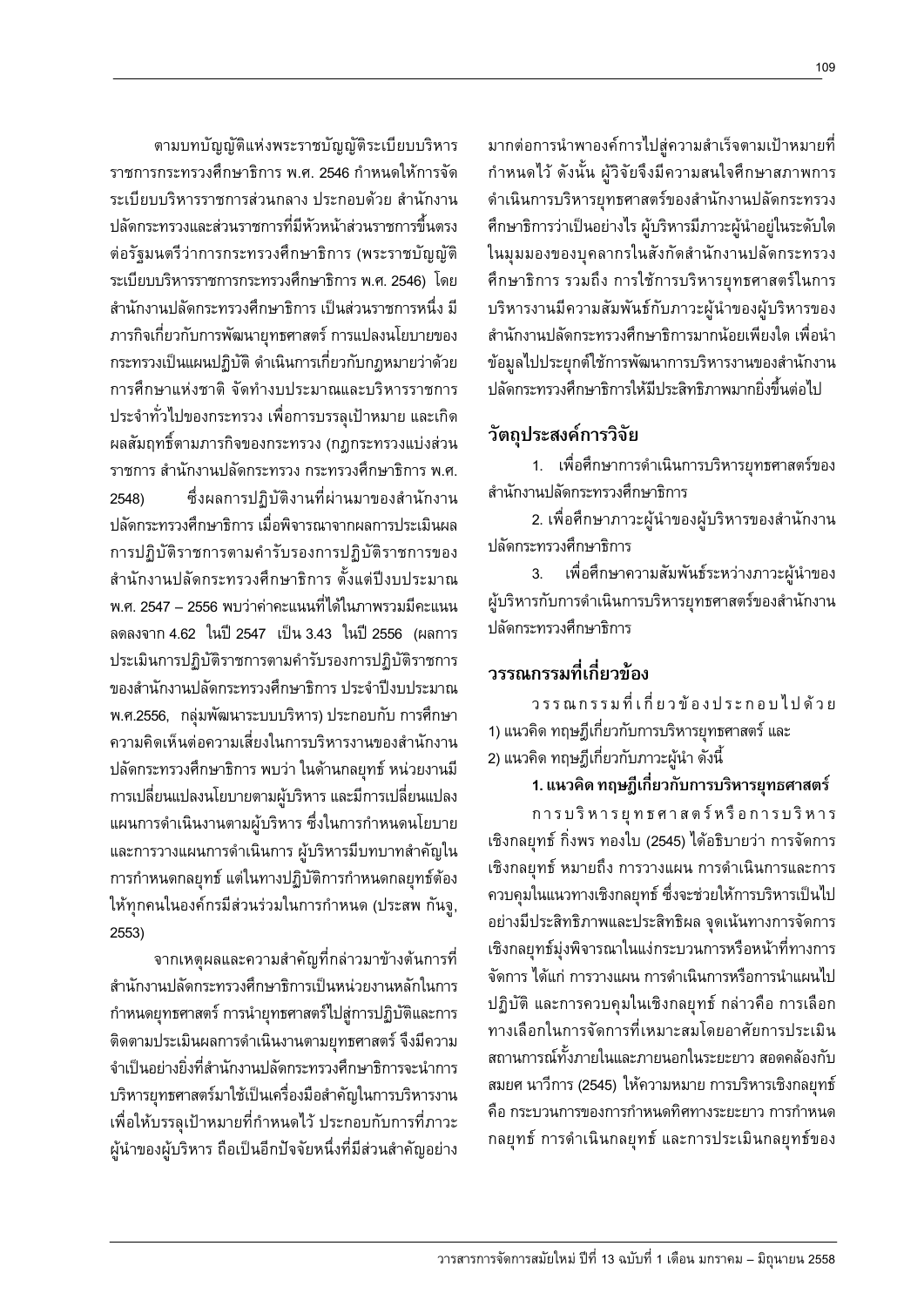องค์การและสอดคล้องกับ จอห์นสันและคณะ (Johnson et al, 1989 อ้างถึงใน ปรัชญา เวสารัชช์, 2550) ้กล่าวว่า การบริหารเชิงยุทธศาสตร์ เป็นเรื่องเกี่ยวกับการ ้ตัดสินใจเรื่องยุทธศาสตร์และการวางแผนว่าทำอย่างไร ยุทธศาสตร์ที่องค์การกำหนดขึ้นมาจะเกิดผลได้จริง ดังนั้น การบริหารเชิงยุทธศาสตร์จึงประกอบด้วย 3 ส่วนสำคัญ ได้แก่ (1) การวิเคราะห์ยุทธศาสตร์ ซึ่งผู้บริหารหรือนัก ยุทธศาสตร์ใช้เพื่อเข้าใจจุดยืนทางยุทธศาสตร์ขององค์การ (2) การเลือกยุทธศาสตร์ ซึ่งเกี่ยวกับการกำหนดทางเลือก ดำเนินการต่างๆ ที่เป็นไปได้ การประเมินทางเลือก และการ ้ตัดสินใจเลือกเส้นทางดังกล่าว และ (3) การนำยุทธศาสตร์ไป ปฏิบัติ ซึ่งเป็นการวางแผนว่าจะนำยุทธศาสตร์ที่ตัดสินใจ เลือกแล้วไปดำเนินการอย่างไรให้เกิดผลการบริหารเชิง ยุทธศาสตร์จึงเป็นการกำหนดและดำเนินการเพื่อมุ่งสู่ทิศทาง ในอนาคตขององค์การ โดยมีการตัดสินใจ และดำเนินการเพื่อ ม่งบรรลเป้าหมายขององค์การทั้งระยะสั้นและระยะยาว

จากความหมายของการบริหารยุทธศาสตร์ข้างต้น สามารถสรุปได้ว่า การบริหารยุทธศาสตร์ หมายถึง กระบวนการในการตัดสินใจและกำหนดเป้าหมายในการ ู้ดำเนินการของออล์การ เพื่อกำหนดทิศทางหรือแนวทางการ ึ ดำเนินการให้สอดคล้องเหมาะสมกับสภาพแวดล้อมและ สถานการณ์ ด้วยการวิเคราะห์สภาพแวดล้อมขององค์การ การกำหนดทิศทางเชิงยุทธศาสตร์ และการนำยุทธศาสตร์ไป ปฏิบัติรวมถึงการประเมินผลการดำเนินการตามยุทธศาสตร์ เพื่อให้เป็นไปตามเป้าหมายของออล์การที่วางไว้ทั้งในระยะ ้สั้นและระยะยาว

เสน่ห์ จุ้ยโต (2552) กล่าวถึง กระบวนการจัดการ ้เชิงกลยุทธ์์ (strategic management process) ว่า ประกอบด้วย การวิเคราะห์สถานการณ์ การกำหนดกลยุทธ์ การดำเนินกลยุทธ์ และการควบคุมประเมินกลยุทธ์

### **2. ª· §¬¸Á¸É¥ª´£µª³¼oε**

ผู้นำที่ประสบความสำเร็จในการบริหารองค์การในยุค ำการแข่งขันจำเป็นอย่างยิ่งที่จะต้องมีคุณลักษณะที่สำคัญก็คือ วิสัยทัศน์และมีความสามารถในการกำหนดกลยุทธ์เป็นอันดับ หนึ่ง วิสัยทัศน์และกลยุทธ์จึงเป็นตัวแปรของผู้นำที่สำคัญยิ่ง ที่จะทำให้ภาวะผู้นำในการบริหารองค์การสู่ความสำเร็จได้ (เสน่ห์ จุ้ยโต, 2552) วิสัยทัศน์เป็นสิ่งที่ท้าทาย เป็นสิ่งที่มี ้ ความจำเป็นสำหรับองค์การที่จะได้ผู้นำที่มีวิสัยทัศน์ที่จะเป็น ์ตัวชี้นำแนวทางการบริหารองค์การและสร้างความ

ทะเยอทะยานในระดับสูงในการที่จะนำองค์การให้บรรลุ เป้าหมายได้ (วิเชียร วิทยอุดม, 2548) เนื่องจากวิสัยทัศน์ เป็นจุดศูนย์กลางสำหรับภาวะผู้นำ ดังนั้นการริเริ่มในการ สร้างวิสัยทัศน์จึงเป็นบทบาทหลักของผู้นำ (ทองหล่อ เดช <u>ไทย, 2544) วิสัยทัศน์มีความสำคัญต่อผู้นำทุกแห่งโดยเฉพาะ</u> ืองค์การภาครัฐได้ให้ความสำคัญต่อวิสัยทัศน์มากขึ้น โดย กำหนดให้การบริหารภาครัฐทุกแห่งใช้วิสัยทัศน์และกลยุทธ์ เป็นเครื่องมือนำทางการบริหารสู่ความสำเร็จ กล่าวคือ ที่ใดมี ำการจัดทำวิสัยทัศน์และกลยุทธ์ ที่นั่นคือการจัดการภาครัฐ แนวใหม่ที่มุ่งเน้นการจัดการเชิงกลยุทธ์เป็นสำคัญ (เสน่ห์ จัยโต, 2552)

เบิร์ท เนนุส (Burt Nanus) (อ้างถึงใน เสน่ห์ จุ้ยโต, 2552) กล่าวถึง ภาวะผู้นำที่มีวิสัยทัศน์ที่ประสบความสำเร็จ ไว้ว่าประกอบด้วย วิสัยทัศน์ (vision) การสื่อสาร (communication) การเพิ่มอำนาจผู้ปฏิบัติ (empowered people) การเปลี่ยนแปลงองค์การอย่างเหมาะสม (appropriate organizational changes) และการคิดแบบกลยุทธ์ (strategic thinking)

#### **ิกรอบแนว**คิดการวิจัย

กรอบแนวคิดในการวิจัยที่ใช้ในการศึกษาเรื่อง ์ ความสัมพันธ์ระหว่างภาวะผู้นำของผู้บริหารกับการบริหาร ยุทธศาสตร์ของสำนักงานปลัดกระทรวงศึกษาธิการ ผู้วิจัยได้ นำแนวคิดกระบวนการจัดการเชิงกลยุทธ์ของ เสน่ห์ จุ้ยโต (2552) และ ภาวะผู้นำที่มีวิสัยทัศน์ของ เบิร์ท เนนุส (Burt Nanus) (อ้างถึงในเสน่ห์ จุ้ยโต, 2552) มาเป็นกรอบแนวคิด ู่ ในการวิจัย ดังนี้

| การดำเนินการบริหาร<br>ยุทธศาสตร์ของ<br>สำนักงานปลัดกระทรวง                                          |
|-----------------------------------------------------------------------------------------------------|
| ศึกษาธิการ                                                                                          |
| ● การวิเคราะห์<br>สถานการณ์<br>∙ การกำหนด<br>ยุทธศาสตร์<br>● การดำเนินยุทธศาสตร์<br>การควบคมประเมิน |
|                                                                                                     |

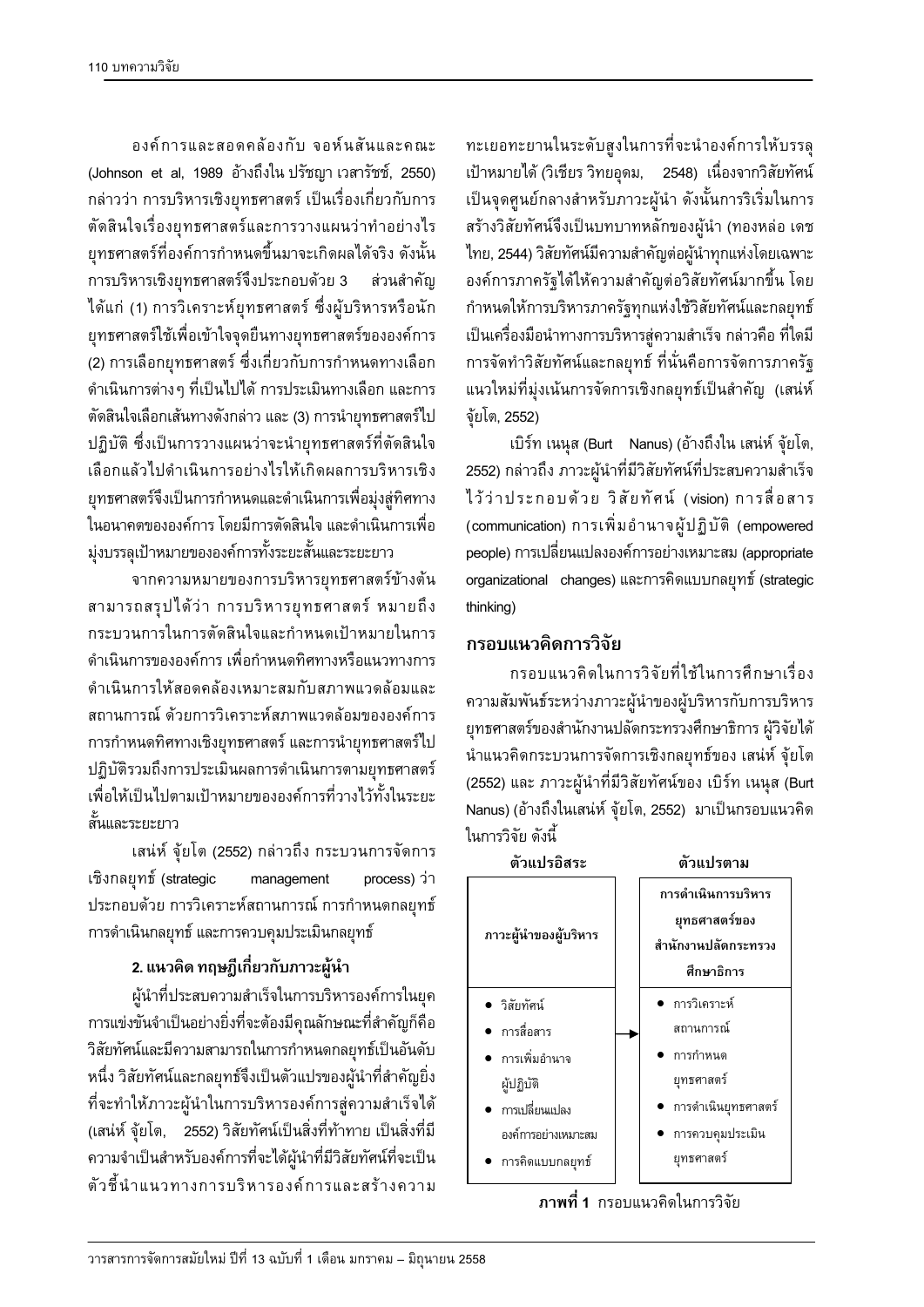### **นิยามศัพท์เฉพาะ**

1. ภาวะผู้นำ หมายถึงภาวะผู้นำเชิงวิสัยทัศน์ของ ผู้บริหารสำนักงานปลัดกระทรวงศึกษาธิการ ประกอบด้วย

1.1 วิสัยทัศน์ หมายถึงการมีวิสัยทัศน์ที่กว้างไกล และมีความเป็นไปได้ในทางปภิบัติ มีการกำหนดทิศทาง ของหน่วยงานโดยผ่านการกำหนดวิสัยทัศน์ที่ชัดเจน ร่วมกันกับผู้ใต้บังคับบัญชา

1.2 การสื่อสาร หมายถึงความสามารถอธิบายให้ ผ้ไต้บังคับบัญชาเข้าใจในวิสัยทัศน์ได้อย่างชัดเจนและ ดำเนินการตามวิสัยทัศน์ของหน่วยงานได้สามารถเลือกใช้ ิช่องทางการสื่อสารได้อย่างเหมาะสมตามสถานการณ์

1.3 การเพิ่มอำนาจผู้ปฏิบัติ หมายถึงการเปิด โอกาสและสนับสนุนให้ผู้ใต้บังคับบัญชามีส่วนร่วมในการ กำหนดทิศทางและเป้าหมายในการดำเนินงานมีการมอบ อำนาจและความรับผิดชอบแก่ผู้ใต้บังคับบัญชาแต่ละระดับ อย่างชัดเจนและเหมาะสม

1.4 การเปลี่ยนแปลงองค์การอย่างเหมาะสม ิ หมายถึงการจัดหรือออกแบบโครงสร้างหน่วยงานและ กระบวนการบริหารงานให้เกิดความคล่องตัว ยืดหยุ่น เหมาะสมกับการปฏิบัติงาน สนับสนุนให้เกิดการตัดสินใจ ้ลงสู่ระดับปฏิบัติการ โดยการกระจายอำนาจตัดสินใจ ็ให้แก่ผู้ใต้บังคับบัญชาอย่างเหมาะสม

1.5 การคิดแบบกลยุทธ์หมายถึงการคิดค้นหา ึ หนทางเพื่อนำไปสู่ชัยชนะ ไปสู่การสร้างความได้เปรียบใน การแข่งขันแบบยั้งยืน

2. การบริหารยุทธศาสตร์ หมายถึง กระบวนการ บริหารยุทธศาสตร์ ประกอบด้วย

2.1 การวิเคราะห์สถานการณ์ หมายถึง การวิเคราะห์ ิสภาพแวดล้อมภายในและภายนอกของสำนักงาน ้ ปลัดกระทรวงศึกษาธิการ เพื่อประเมินจุดแข็ง จุดอ่อน โอกาส และข้อจำกัดหรืออุปสรรค ที่ส่งผลต่อการดำเนินงานของ สำนักงานปลัดกระทรวงศึกษาธิการ

2.2 การกำหนดยทธศาสตร์ หมายถึง การกำหนด ึทิศทางของสำนักงานปลัดกระทรวงศึกษาธิการเพื่อเป็นแนว ทางการดำเนินงาน

2.3 การดำเนินยุทธศาสตร์ หมายถึง การแปลงกล ยุทธ์ไปสู่การปฏิบัติ โดยกำหนดวัตถุประสงค์ ตัวชี้วัด ค่าเป้าหมาย และโครงการที่ริเริ่มที่สอดคล้องสัมพันธ์กัน นำไปสู่การบรรลุกลยุทธ์ที่กำหนดไว้

2.4 การควบคุมประเมินยุทธศาสตร์หมายถึง การ ติดตามผลการดำเนินงานตามยุทธศาสตร์ รวมทั้งการ จัดทำรายงานผลการดำเนินงานตามแผนยุทธศาสตร์ โดยมี การวิเคราะห์อย่างเป็นระบบ และนำผลการวิเคราะห์การ ดำเนินงานมาใช้ในการปรับแผนการดำเนินงาน

## วิธีการดำเนินการวิจัย

การศึกษาความสัมพันธ์ระหว่างภาวะผู้นำของ ผู้บริหารกับการบริหารยุทธศาสตร์ของสำนักงาน ปลัดกระทรวงศึกษาธิการเป็นการศึกษาวิจัยเชิงปริมาณโดย ์ศึกษาจากความคิดเห็นของบคลากรของหน่วยงานในสังกัด สำนักงานปลัดกระทรวงศึกษาธิการ มีวิธีการศึกษาดังนี้

#### 1. ประชากรและกล่มตัวอย่าง

1.1 ประชากร (Population) ที่ใช้ในการวิจัยครั้งนี้ คือ บคลากรของหน่วยงานในสังกัดสำนักงาน ปลัดกระทรวงศึกษาธิการ ประกอบด้วย ข้าราชการ ลูกจ้างประจำ และพนักงานราชการ จำนวน 2,120 คน

1.2 กลุ่มตัวอย่าง (Sample) ที่ใช้ในการวิจัยครั้งนี้ ÅoÂn »¨µ¦°®nª¥µÄ´´Îµ´ µ ปลัดกระทรวงศึกษาธิการ จำนวน 336 คน ใช้วิธีการ กำหนดขนาดของกลุ่มตัวอย่างโดยวิธีการใช้สูตรการ ้คำนวณของ ทาโร ยามาเน (Taro Yamane) อ้างถึงใน ้รังสรรค์ ประเสริฐศรี, 2553) กำหนดค่าความคลาดเคลื่อน เท่ากับ 0.05

1.3 การสุ่มตัวอย่าง ใช้วิธีการสุ่มกลุ่มตัวอย่างแบบ ์ ชั้นภูมิ (Stratified Sampling) กับตัวแทนในระดับหน่วยงาน และเมื่อได้ตัวแทนระดับหน่วยงานแล้ว จึงใช้วิธีการสุ่ม ์ตัวอย่างแบบง่าย (Simple Random Sampling)

## **2. Á¦ºÉ°¤º°¸ÉÄoĵ¦ª·´¥**

เครื่องมือที่ใช้ในการเก็บรวบรวมข้อมูลเป็น แบบสอบถามเกี่ยวกับภาวะผู้นำและการบริหารยุทธศาสตร์ ของสำนักงานปลัดกระทรวงศึกษาธิการ แบ่งแบบสอบถาม ืออกเป็น 3 ตอน ดังนี้

ึ ตอนที่ 1 เป็นแบบสอบถามสถานภาพและข้อมูล ำ ทั่วไปของผู้ตอบแบบสอบถาม ได้แก่ เพศ อายุ ระดับ การศึกษา และประสบการณ์ในการทำงาน

็ตอนที่ 2 เป็นแบบสอบถามเกี่ยวกับการดำเนินการ บริหารยุทธศาสตร์ของสำนักงานปลัดกระทรวงศึกษาธิการ ้มีลักษณะเป็นแบบมาตรประมาณค่า (Rating Scale) ของ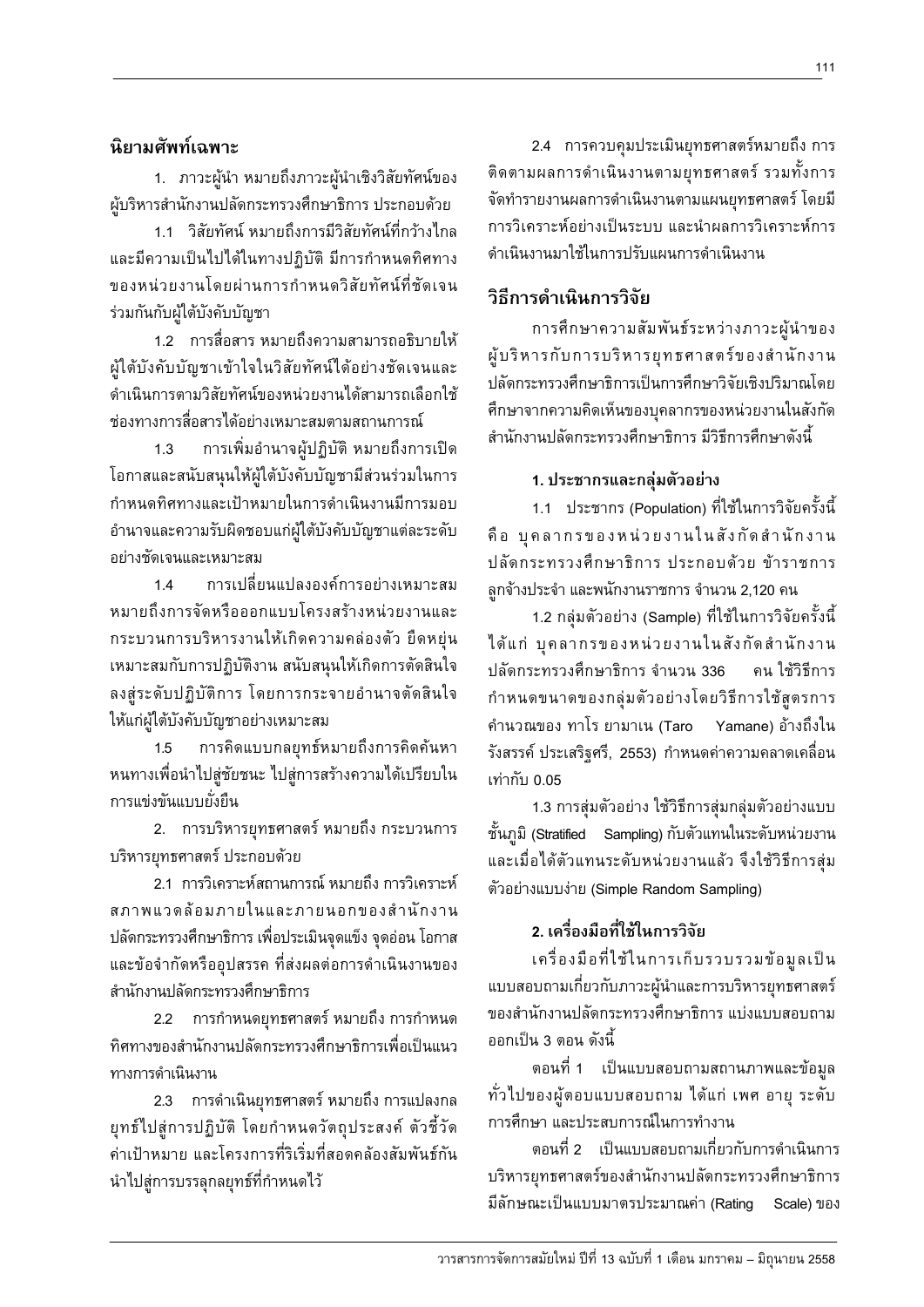Likert Scale แบ่งออกเป็น 5 ระดับ ได้แก่ ระดับ 1 มีการ ดำเนินการบริหารเชิงยุทธศาสตร์น้อยที่สุด – ระดับ 5 มีการ ดำเนินการบริหารเชิงยุทธศาสตร์มากที่สุดและกำหนดเกณฑ์  $\,$ ในการแปลความหมาย ดังนี้ ค่าเฉลี่ย 1.00  $\,$  –  $\,$  1.50 น้อยที่สุด ,1.51 – 2.50 น้อย, 2.51 – 3.50 ปานกลาง, 3.51 – 4.50 มาก และ 4.51 – 5.00 มากที่สุด

ึ ตอนที่ 3 เป็นแบบสอบถามเกี่ยวกับภาวะผู้นำของ ผู้บริหาร มีลักษณะเป็นแบบมาตรประมาณค่า (Rating Scale) ของ Likert Scale แบ่งออกเป็น 5 ระดับ ได้แก่ ระดับ 1 มี ์ ความเห็นด้วยน้อยที่สุด – ระดับ 5 มีความเห็นด้วยมากที่สุด และกำหนดเกณฑ์ในการแปลความหมาย ดังนี้ ค่าเฉลี่ย 1.00  $-$  1.50 น้อยที่สุด,1.51 – 2.50 น้อย, 2.51 – 3.50 ปานกลาง, 3.51  $-4.50$  มาก และ  $4.51 - 5.00$  มากที่สุด

### <mark>3. การเก็บรวบรวมข้อมูล</mark>

ผู้วิจัยดำเนินการเก็บข้อมูลโดยการจัดส่ง แบบสอบถามทางไปรษณีย์และด้วยตนเอง จากบุคลากร ของหน่วยงานในสังกัดสำนักงานปลัดกระทรวงศึกษาธิการ จำนวน 336 คน และทำการตรวจสอบความสมบูรณ์ของ แบบสอบถาม บันทึกข้อมูล และดำเนินการวิเคราะห์ ้ผลการวิจัย

### $4. n$ ารวิเคราะห์ข้อมูล

ผู้วิจัยรวบรวมแบบสอบถามที่ใช้เก็บข้อมูลจาก บุคลากรในสำนักงานปลัดกระทรวงศึกษาธิการได้ตาม จำนวน ตรวจสอบความสมบูรณ์ของแบบสอบถามที่ได้รับ คืน แล้วดำเนินการวิเคราะห์ข้อมูล โดยใช้โปรแกรม สำเร็จรูปวิเคราะห์ข้อมูล สถิติที่ใช้ในการวิเคราะห์ข้อมูล ได้แก่

4.1 สถิติเชิงพรรณนา (Descriptive Statistic) ได้แก่ ี ค่าความถี่ (Frequency) และร้อยละ (Percentage) ใช้สำหรับ ือธิบายข้อมูลทั่วไปของกลุ่มตัวอย่าง ค่าเฉลี่ย (Mean) และส่วน ้เบี่ยงเบนมาตรฐาน (Standard Deviation) ใช้สำหรับอธิบาย ข้อมูลเกี่ยวกับภาวะผู้นำของผู้บริหาร และการดำเนินการ บริหารยุทธศาสตร์ของสำนักงานปลัดกระทรวงศึกษาธิการ

4.2 สถิติเชิงอนุมาน (Inferential Statistic) วิเคราะห์ ิ ความสัมพันธ์ระหว่างภาวะผู้นำของผู้บริหารกับการบริหาร ยทธศาสตร์ของสำนักงานปลัดกระทรวงศึกษาธิการโดยใช้การ วิเคราะห์สหสัมพันธ์เพียร์สัน

### ้ผลการวิจัย

นลการวิจัยประกอบด้วย 1) ผลการวิเคราะห์ สถานภาพและข้อมูลทั่วไปของผู้ตอบแบบสอบถาม 2) ผลการวิเคราะห์สภาพการดำเนินการบริหาร ยทธศาสตร์ของสำนักงานปลัดกระทรวงศึกษาธิการ 3) ผลการวิเคราะห์ภาวะผู้นำของผู้บริหารสำนักงาน ปลัดกระทรวงศึกษาธิการ และ 4) ผลการวิเคราะห์การ ทดสอบสมมติฐานความสัมพันธ์ระหว่างภาวะผู้นำของ ผู้บริหารกับการบริหารยุทธศาสตร์ของสำนักงาน ำ|ลัดกระทรวงศึกษาธิการ

<u>1. ผลการวิเคราะห์สถานภาพและข้อมูลทั่วไป</u> ึของบุคลากรของสำนักงานปลัดกระทรวงศึกษาธิการ

ผู้ตอบแบบสอบถามส่วนใหญ่เป็นเพศหญิง (ร้อยละ  $69.9$ ) มีอายุสูงกว่า 50 ปี (ร้อยละ 35.4) รองลงมา ได้แก่ 31-40 ปี (ร้อยละ 27.1) และ 41-50 ปี (ร้อยละ 24.1) ระดับ การศึกษาปริญญาโท (ร้อยละ 53.8) รองลงมา ได้แก่ ปริญญา ู้ ตรีหรือเทียบเท่า (ร้อยละ 40.2) และ ต่ำกว่าปริญญาตรี (ร้อยละ 3.3) ประสบการณ์ในการทำงานมากกว่า 10 ปี  $($ ร้อยละ 59.2) รองลงมา ได้แก่ 1 – 5 ปี (ร้อยละ 21.4) และ 6 - 10 ปี (ร้อยละ 14.9)

<mark>2 ผลการวิเดราะห์สภาพการดำเนินการบริหาร</mark> ยุทธศาสตร์ของสำนักงานปลัดกระทรวงศึกษาธิการ

พบว่าบุคลากรในสำนักงานปลัดกระทรวง ด็กษาธิการมีความเห็นว่า การดำเนินการบริหาร ยุทธศาสตร์ของสำนักงานปลัดกระทรวงศึกษาธิการโดย ภาพรวมอยู่ในระดับมาก (x̄=3.69) เมื่อพิจารณาเป็นราย ด้าน พบว่า มีการดำเนินการบริหารยุทธศาสตร์ในระดับ มากในทุกด้าน โดยเรียงตามลำดับดังนี้ ด้านการกำหนด ยุทธศาสตร์ (x̄=3.76) รองลงมา คือ ด้านการควบคุมประเมิน  $\mu$ ุทธศาสตร์ (x=3.76) ด้านการดำเนินยุทธศาสตร์ (x=3.67) และด้านการวิเคราะห์สถานการณ์ (x=3.58) ตามลำดับ ู้ เมื่อพิจารณาเป็นรายด้าน สรุปได้ดังนี้

**2.1 ด้านการวิเคราะห์สถานการณ์** โดยภาพรวม ้มีการปฏิบัติระดับมาก เมื่อพิจารณาเป็นรายข้อ พบว่า การ ปฏิบัติระดับมาก 2 ลำดับแรก ได้แก่ มีการวิเคราะห์ด้าน โครงสร้าง (x=3.79) และมีการวิเคราะห์ด้านกลยุทธ์ (x=3.76) ส่วน 2 ลำดับสุดท้ายมีการปฏิบัติระดับปานกลาง ได้แก่ มีการวิเคราะห์ด้านสังคม (x=3.49) และมีการ วิเคราะห์ด้านเศรษฐกิจ ( $\bar{x}$ = 3.29)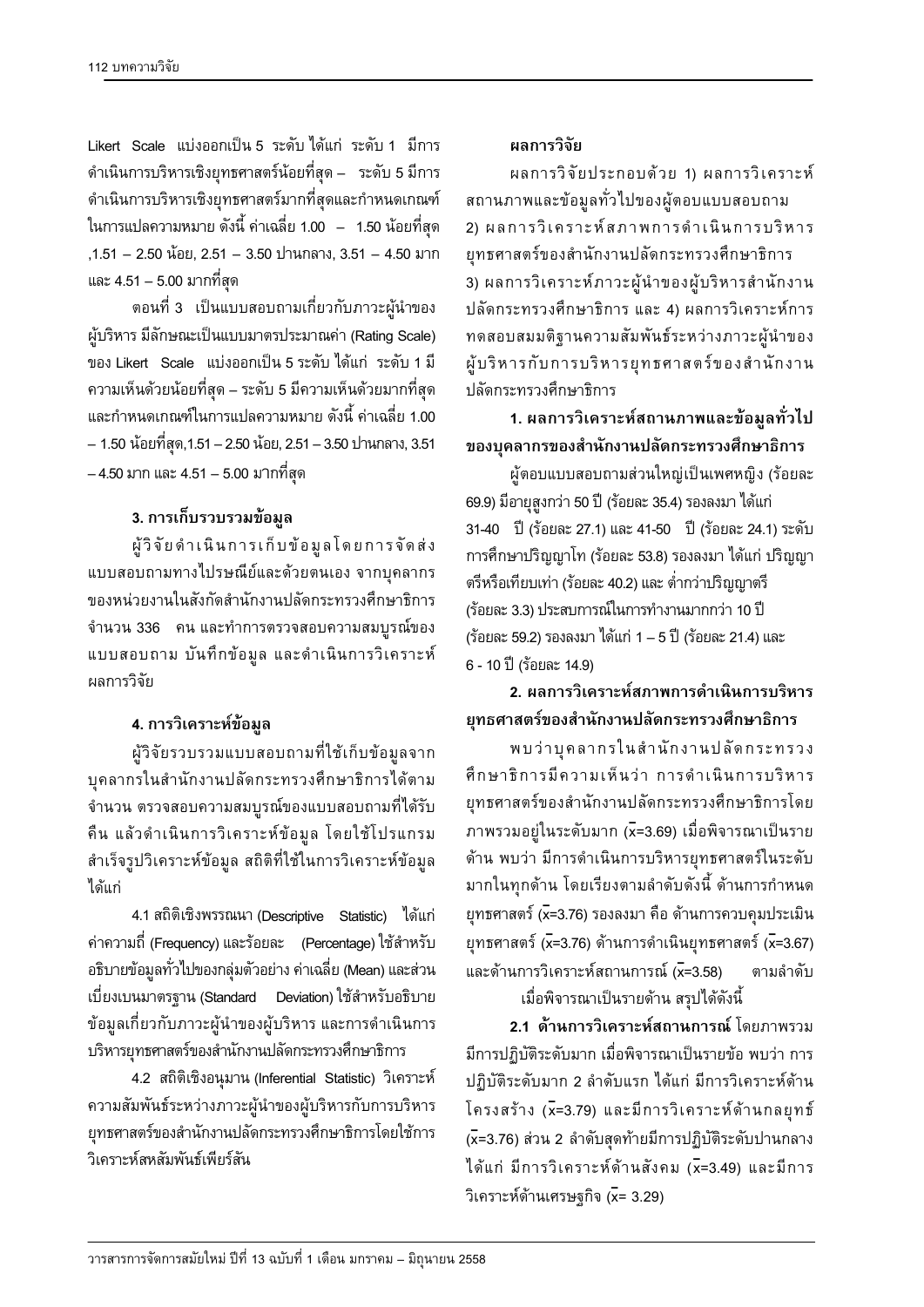**2.2 ด้านการกำหนดยุทธศาสตร์** โดยภาพรวมมี การปฏิบัติระดับมาก เมื่อพิจารณาเป็นรายข้อ พบว่า การ ปฏิบัติระดับมาก 2 ลำดับแรก ได้แก่มีการกำหนด  $\iota$ ป้าประสงค์ (x=3.84) และมีการกำหนดประเด็น ยุทธศาสตร์ (x̄=3.79) ส่วน 2 ลำดับสุดท้ายได้แก่ มีการ กำหนดวิสัยทัศน์โดยนำผลที่ได้จากการวิเคราะห์ ี สถานการณ์ มาพิจารณาร่วมกัน (x=3.72) และมีการเปิด โอกาสให้บุคลากรมีส่วนร่วมในการกำหนดวิสัยทัศน์ของ หน่วยงาน (x=3.67)

**2.3 ด้านการดำเนินยุทธศาสตร์**โดยภาพรวมมี การปฏิบัติระดับมาก เมื่อพิจารณาเป็นรายข้อ พบว่า การ ปฏิบัติระดับมาก 2 ลำดับแรก ได้แก่ มีการแปลงกลยุทธ์ ไปสู่การปฏิบัติ ( $\bar{x}$ = 3.82) และมีการบริหารงานตาม ยุทธศาสตร์ (x̄= 3.73) ส่วน 2 ลำดับสุดท้าย ได้แก่ มีการ จัดหรือปรับโครงสร้างและอำนาจหน้าที่ให้มีความ ิสอดคล้องเหมาะสมกับการดำเนินยุทธศาสตร์ (x= 3.60) และมีการบริหารจัดการบุคลากรอย่างเหมาะสมในการ ดำเนินงานตามยุทธศาสตร์ที่กำหนด (x=3.56)

**2.4 ด้านการควบคุมประเมินยุทธศาสตร์** โดย ึ ภาพรวมมีการปฏิบัติระดับมาก เมื่อพิจารณาเป็นรายข้อ พบว่า การปฏิบัติระดับมาก 2 ลำดับแรก ได้แก่ มีการ ้จัดทำรายงานผลการดำเนินงานตามแผนยุทธศาสตร์ (x=3.80) และมีการประเมินด้านประสิทธิภาพของการ ปฏิบัติราชการ (x=3.80) ส่วน 2 ลำดับสุดท้าย ได้แก่ มีการประเมินด้านประสิทธิผลตามพันธกิจของหน่วยงาน (x=3.73) และมีการประเมินด้านการพัฒนาองค์การ  $(x=3.71)$ 

## 3. ผลการวิเคราะห์ภาวะผู้นำของผู้บริหาร ้สำนักงานปลัดกระทรวงศึกษาธิการ

พบว่าบุคลากรในสำนักงานปลัดกระทรวง ดึกษาธิการมีความเห็นว่า ภาวะผู้นำของผู้บริหารสำนักงาน ิปลัดกระทรวงศึกษาธิการ โดยภาพรวมอยู่ในระดับมาก ( $\bar{x}$ = 3.69) เมื่อพิจารณาเป็นรายด้าน พบว่า ผู้บริหารมี ภาวะผู้นำในระดับมากในทุกด้าน โดยเรียงตามลำดับดังนี้ ด้านการสื่อสาร (x=3.72) รองลงมา คือด้านการเพิ่มอำนาจ ผู้ปฏิบัติ (x=3.72) ด้านวิสัยทัศน์ (x=3.69) ด้านการ ้เปลี่ยนแปลงองค์การอย่างเหมาะสม (x=3.67) และด้าน การคิดแบบกลยุทธ์ ( $\overline{x}$ =3.66) ตามลำดับ

ู้ เมื่อพิจารณาเป็นรายด้าน สรุปได้ดังนี้

**3.1 ด้านวิสัยทัศน์** โดยภาพรวมอยู่ในระดับมาก เมื่อพิจารณาเป็นรายข้อ พบว่า ผู้บริหารมีภาวะผู้นำใน ระดับมาก 2 ลำดับแรก ได้แก่ ผู้บริหารเป็นผู้มีวิสัยทัศน์ที่ กว้างไกล และมีความเป็นไปได้ในทางปฏิบัติ (x=3.82) และผู้บริหารมีการกำหนดทิศทางของหน่วยงาน โดยผ่าน การกำหนดวิสัยทัศน์ที่ชัดเจนร่วมกันกับผู้ใต้บังคับบัญชา (x=3.73) ส่วน 2 ลำดับสุดท้าย ได้แก่ ผู้บริหารมีการโน้ม น้าว/จูงใจผู้ใต้บังคับบัญชาให้ยอมรับและเต็มใจที่จะ ปฏิบัติงานเพื่อให้บรรลุตามวิสัยทัศน์ของหน่วยงาน (x=3.64) และผู้บริหารรับฟังความคิดเห็นของ ผู้ใต้บังคับบัญชาเพื่อนำไปกำหนดแนวทางในการพัฒนา หน่วยงาน (x=3.62)

**3.2 ด้านการสื่อสาร** โดยภาพรวมอยู่ในระดับมาก เมื่อพิจารณาเป็นรายข้อ พบว่า ผู้บริหารมีภาวะผู้นำใน ระดับมาก 2 ลำดับแรก ได้แก่ ผู้บริหารสามารถอธิบายให้ ผู้ใต้บังคับบัญชาเข้าใจในวิสัยทัศน์ได้อย่างชัดเจนและ ดำเนินการตามวิสัยทัศน์ของหน่วยงานได้ (x=3.75) รองลงมา คือผับริหารมีการสื่อสารอย่างเป็นทางการและไม่ เป็นทางการกับผู้ใต้บังคับบัญชาตามสถานการณ์ใด้อย่างมี ประสิทธิผล (x̄=3.74) ส่วน 2 ลำดับสุดท้ายได้แก่ ผู้บริหาร ้มีการสื่อสาร/สร้างสัมพันธ์ที่ดีกับหน่วยงานภายนอก โดย ใช้แนวความคิดและข้อมูลข่าวสารที่มีอยู่ในหน่วยงาน (x=3.71) และผู้บริหารสามารถใช้สื่อในการสร้างความเข้าใจที่ ถูกต้องและตรงตามวัตถุประสงค์ (x=3.69)

**3.3 ด้านการเพิ่มอำนาจผู้ปฏิบัติ** โดยภาพรวมอยู่ใน ระดับมาก เมื่อพิจารณาเป็นรายข้อ พบว่า ผู้บริหารมีภาวะ ผู้นำในระดับมาก 2 ลำดับแรก ได้แก่ผู้บริหารมอบความ ไว้วางใจให้กับผู้ใต้บังคับบัญชาในการปฏิบัติงาน  $(\bar{x}=3.77)$ และผู้บริหารแสดงให้เห็นถึงความเชื่อมั่นในศักยภาพของ ผู้ใต้บังคับบัญชา ว่าเป็นบุคคลที่มีความรู้ความสามารถในการ ปฏิบัติงานได้บรรลุเป้าหมาย (x=3.77) ส่วน 2 ลำดับสุดท้าย ได้แก่ ผู้บริหารมีการมอบอำนาจและความรับผิดชอบแก่ ผู้ใต้บังคับบัญชาแต่ละระดับอย่างชัดเจน และเหมาะสม  $(\bar{x}$ =3.69) และผู้บริหารเปิดโอกาสและสนับสนุนให้ ผู้ใต้บังคับบัญชามีส่วนร่วมในการกำหนดทิศทาง และ  $\tilde{\mu}$ ไม่าหมายในการดำเนินงาน (x=3.68)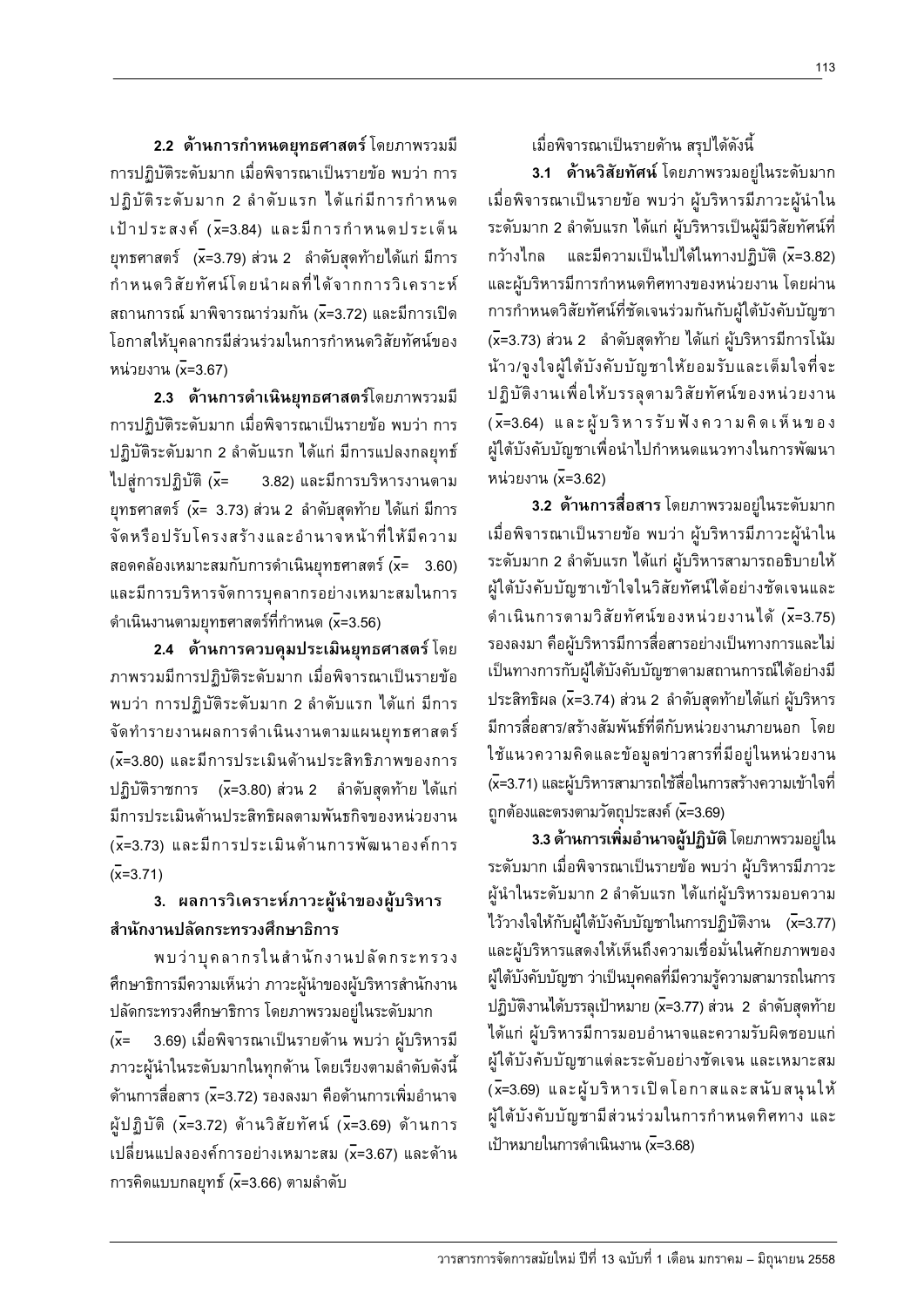$\overline{3.4}$  ด้านการเปลี่ยนแปลงองค์การอย่างเหมาะสม โดยภาพรวมอยู่ในระดับมาก เมื่อพิจารณาเป็นรายข้อ พบว่า ผู้บริหารมีภาวะผู้นำในระดับมาก 2 ลำดับแรก ได้แก่ผู้บริหาร ให้ความสำคัญต่อทีมงานและการสร้างทีมงาน โดยมอบหมาย งานให้ทีมงานรับผิดชอบมากขึ้น (x=3.72) และผู้บริหารมีการ นำระบบเทคโนโลยีสารสนเทศสมัยใหม่ มาใช้ในการ ปฏิบัติงานและการตัดสินใจ (x=3.70) ส่วน 2 ลำดับสุดท้าย ได้แก่ ผู้บริหารสนับสนุนให้ผู้ใต้บังคับบัญชามีส่วนร่วม กำหนดทิศทางและกลยุทธ์ในการดำเนินงาน (x=3.66) และผู้บริหารมีการจัดหรือออกแบบโครงสร้าง <u>หน่วยงานและกระบวนการบริหารงานให้เกิดความคล่องตัว</u>  $\vec{v}$ ดหยุ่น เหมาะสมกับการปฏิบัติงาน ( $\overline{x}$ =3.61)

**3.5** ด้านการคิดแบบกลยุทธ์ โดยภาพรวมอยู่ในระดับ ้มาก เมื่อพิจารณาเป็นรายข้อ พบว่า ผู้บริหารมีภาวะผู้นำใน  $\bar{z}$ ระดับมาก 2 ลำดับแรก ได้แก่ผู้บริหารมีการคิดเชิงระบบ  $\bar{\mathsf{x}}$ =3.72) และผู้บริหารมีการคิดสร้างสรรค์ ( $\overline{x}$ =3.70) ส่วน2 ลำดับ  $\bar{\mathfrak{s}}$ ดท้ายได้แก่ ผู้บริหารมีการคิดเชิงเปรียบเทียบ (x=3.62) และ ผู้บริหารมีการคิดแบบนวัตกรรม (x=3.62)

## $1.$  ผลการวิเคราะห์การทดสอบสมมติฐาน **ªµ¤´¤¡´r¦³®ªnµ£µª³¼oε°¼o¦·®µ¦´µ¦ ¦·®µ¦¥»«µ¦r°Îµ´µ¨´¦³¦ª** ์ศึกษาธิการ

้ความสัมพันธ์ระหว่างภาวะผู้นำของผู้บริหารกับการ ดำเนินการบริหารยุทธศาสตร์โดยภาพรวมมีความสัมพันธ์ เชิงบวก และมีความสัมพันธ์กันในระดับสูง อย่างมี ้นัยสำคัญทางสถิติที่ระดับ 0.01 โดยมีค่าสัมประสิทธิ์ ิสหสัมพันธ์เท่ากับ 0.79 เมื่อพิจารณารายด้านสามารถ เรียงลำดับจากมากไปหานักย ดังนี้ ด้านการเปลี่ยนแปลง ืองค์การอย่างเหมาะสม มีค่าสัมประสิทธิ์สหสัมพันธ์ r =0.76 รองลงมา คือ ด้านการเพิ่มอำนาจ ผ้ปฏิบัติ มีค่าสัมประสิทธิ์สหสัมพันธ์ r =0.76 ด้านวิสัยทัศน์ ้มีค่าสัมประสิทธิ์สหสัมพันธ์ r =0.73 ด้านการคิดแบบกลยุทธ์ ้มีค่าสัมประสิทธิ์สหสัมพันธ์ r =0.72 และด้านการสื่อสาร มี ค่าสัมประสิทธิ์สหสัมพันธ์ r =0.72ตามลำดับ

#### **°£·¦µ¥¨**

## 1. การบริหารยุทธศาสตร์ของสำนักงาน ้<sup>ำ</sup>|ลัดกระทรวงศึกษาธิการ

การบริหารยุทธศาสตร์ของสำนักงานปลัดกระทรวง ตึกษาธิการ พบว่า ในภาพรวมมีการดำเนินการอยู่ในระดับ มาก โดยด้านที่มีคะแนนเฉลี่ยสูงสุด คือ ด้านการกำหนด ยุทธศาสตร์ รองลงมา คือ ด้านการควบคุมประเมิน ยุทธศาสตร์ และด้านการดำเนินยุทธศาสตร์ ส่วนด้านการ วิเคราะห์สถานการณ์มีคะแนนเฉลี่ยต่ำสุดเป็นเพราะการ ดำเนินการบริหารยุทธศาสตร์ของสำนักงานปลัดกระทรวง ดึกษาธิการใช้แผนปฏิบัติราชการเป็นกรอบการดำเนินงาน ของหน่วยงาน มีการกำหนดประเด็นยุทธศาสตร์ เป้าประสงค์ ตัวชี้วัดค่าเป้าหมาย และโครงการ แผนงาน ที่ ิสอดคล้องรองรับกับนโยบายรัฐบาลและเป้าหมายเชิงกล ยุทธ์ของแผนการบริหารราชการแผ่นดิน ซึ่งเป็นการแปลง นโยบายไปสู่การปฏิบัติและแสดงให้เห็นถึงความเชื่อมโยง ึ่หรือความสำเร็จระหว่างแผนการบริหารราชการแผ่นดินกับ แผนปฏิบัติราชการของหน่วยงาน รวมถึงมีการติดตาม ประเมินผลและรายงานผลการดำเนินงานอย่างชัดเจน ิสอดคล้องกับ Fred R. David (อ้างถึงใน เทพศักดิ์ บุณยรัต ้พันธุ์, 2548) กล่าวว่า การกำหนดยุทธศาสตร์ เกี่ยวข้องกับ ำการกำหนดพันธกิจ การพิจารณาถึงโอกาสและข้อจำกัดที่มา จากสภาพแวดล้อมภายนอก การพิจารณาถึงจุดแข็งและ จุดอ่อนขององค์การ กำหนดวัตถุประสงค์ระยะยาวของ ื่องค์การ การพิจารณาประเมินทางเลือกกลยุทธ์ต่างๆ และ การตัดสินใจเลือกกลยุทธ์ที่จะนำมาใช้ในการดำเนินงาน ิ สอดคล้องกับ กิ่งพร ทองใบ (2545) กล่าวว่า การดำเนินกล ยุทธ์หรือการนำกลยุทธ์ไปปฏิบัติเป็นการแปลงกลยุทธ์ที่ กำหนดไว้ไปสู่การกระทำโดยการวางแผนการดำเนินงาน ัตามรายละเอียดเพื่อให้บรรลุเป้าหมายที่กำหนดไว้ และ ิ สอดคล้องกับ สุพานี สฤษฎ์วานิช (2553) กล่าวว่า การ ติดตามและประเมินผลกลยุทธ์ เป็นการตรวจสอบและ ์ติดตามผลการดำเนินงานตามที่ระบุไว้ในแผนกลยุทธ์ ู้ ปัญหาอุปสรรคต่างๆ ที่เผชิญอยู่เพื่อจะได้ดำเนินการแก้ไข ให้เหมาะสม

## **2. ภาวะผู้นำของผู้บริหารสำนักงานปลัดกระทรวง** ์ศึกษาธิการ

ภาวะผู้นำของผู้บริหารสำนักงานปลัดกระทรวง ์ ศึกษาธิการ พบว่า มีภาวะผู้นำในภาพรวมอยู่ในระดับมาก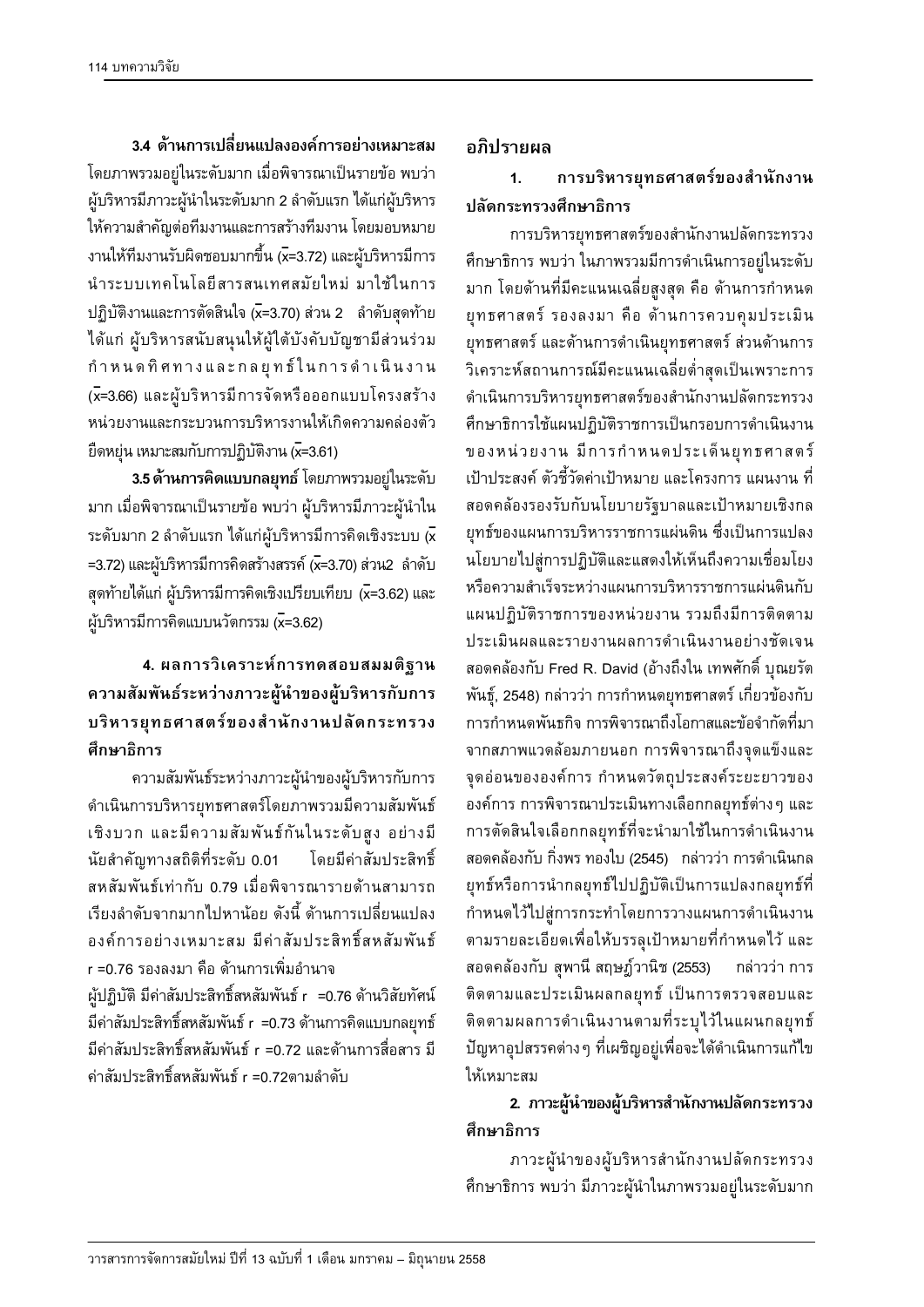เหมาะสม มีความสัมพันธ์กับการดำเนินการบริหาร ยุทธศาสตร์ของสำนักงานปลัดกระทรวงศึกษาธิการมากที่สุด ู้ รองลงมา ได้แก่ผู้บริหารมีภาวะผู้นำด้านการเพิ่มอำนาจผู้ ปฏิบัติ ผู้บริหารมีภาวะผู้นำด้านวิสัยทัศน์ ผู้บริหารมีภาวะ ผู้นำด้านการคิดแบบกลยุทธ์ และผู้บริหารมีภาวะผู้นำด้าน การสื่อสาร ตามลำดับ เป็นเพราะในการบริหารงาน ผู้บริหารของสำนักงานปลัดกระทรวงศึกษาธิการมีภาวะ ผู้นำซึ่งส่งผลต่อการดำเนินงานของสำนักงาน ปลัดกระทรวงศึกษาธิการ โดยมีการปรับการบริหาร หน่วยงานให้สอดคล้องต่อภารกิจและการดำเนินงาน สำคัญ ๆ เพื่อให้บรรลุเป้าหมายที่กำหนดไว้ และให้ ์ ความสำคัญกับการสร้างทีมงานในการปฏิบัติงาน การ กระจายอำนาจการตัดสินใจลงสู่ระดับปฏิบัติการ รวมถึง การส่งเสริมและสนับสนุนให้บุคลากรได้รับการพัฒนาให้มี ความรู้ ทักษะ และสมรรถนะสอดคล้องกับภารกิจงาน ี่สามารถปฏิบัติงานในหน้าที่ได้อย่างเต็มความสามารถ นอกจากนี้ผู้บริหารมีการกำหนดทิศทางการดำเนินงาน ือย่างชัดเจน มีการกำหนดวิสัยทัศน์ไว้ในแผนปฏิบัติ ราชการของสำนักงานปลัดกระทรวงศึกษาธิการ เพื่อให้ ็หน่วยงานในสังกัดรับทราบและเข้าใจ และเป็นเป้าหมาย การดำเนินงานภาพรวมของสำนักงานปลัดกระทรวง ์ ศึกษาธิการที่ทกหน่วยงานในสังกัดต้องนำไปใช้เป็นกรอบ ทิศทางและเป้าหมายหลักของการดำเนินงาน ตลอดจนมี ่<br>การบริหารจัดการ การคิด วิเคราะห์ พิจารณาหาแนวทาง ึ่หรือวิธีการดำเนินงานอย่างเป็นระบบเพื่อให้การดำเนินการ บริหารยทธศาสตร์ของสำนักงานปลัดกระทรวงศึกษาธิการ สามารถบรรลุเป้าหมายที่กำหนดไว้ทั้งนี้ ผู้บริหารมีการ ์สื่อสาร เพื่อสร้างความรู้ความเข้าใจในกรอบทิศทางและ เป้าหมายการดำเนินงานตามแผนปฏิบัติราชการกับ บุคลากร สอดคล้องกับ วิรัช วิรัชนิภาวรรณ (2554) ักล่าวถึงปัจจัยที่มีส่วนสำคัญทำให้การบริหารยทธศาสตร์ ประสบผลสำเร็จที่สำคัญได้แก่ การมีภาวะผู้นำสอดคล้อง ้กับ เสน่ห์ จุ้ยโต (2552) กล่าวว่า การจัดการเชิงกลยุทธ์ เป็นการบริหารอย่างมีระบบ เป็นการบริหารที่จะต้องอาศัย วิสัยทัศน์ของผู้นำองค์การ เป็นการบริหารอย่างมีการ วางแผนอย่างเป็นขั้นตอน และมีการวิเคราะห์อย่างมี หลักเกณฑ์ และสอดคล้องกับงานวิจัยของสมบูรณ์ วรคุณา กุล (2555) ศึกษาความสัมพันธ์ระหว่างภาวะผู้นำของ ผู้บริหารกับการบริหารเชิงกลยุทธ์ของกรมพัฒนาพลังงาน ิทดแทนและอนุรักษ์พลังงานพบว่า ความสัมพันธ์ระหว่าง

โดยด้านที่มีคะแนนเฉลี่ยสูงสุด คือ ด้านการสื่อสาร ู้ รองลงมา คือด้านการเพิ่มอำนาจผู้ปฏิบัติด้านวิสัยทัศน์ ้และด้านการเปลี่ยนแปลงองค์การอย่างเหมาะสม ส่วนด้าน การคิดแบบกลยุทธ์ มีคะแนนเฉลี่ยต่ำสุดเป็นเพราะตาม บทบาทและอำนาจหน้าที่ของสำนักงานปลัดกระทรวง ์ศึกษาธิการเป็นหน่วยงานหลักรับผิดชอบเกี่ยวกับนโยบาย ยุทธศาสตร์ แผนปฏิบัติราชการ และงบประมาณ รวมทั้ง ำการติดตามประเมินผลและรายงานผลการดำเนินงาน ทั้ง ในภาพรวมของกระทรวง และสำนักงานปลัดกระทรวง ์ศึกษาธิการ ดังนั้น สำนักงานปลัดกระทรวงศึกษาธิการจึง ้ เป็นหน่วยงานหลักทำหน้าที่แปลงนโยบายจากรัฐบาล และ ็นโยบายรัฐมนตรี มากำหนดแนวทางเพื่อนำไป<u>สู่</u>การปฏิบัติ ให้เกิดผลสำเร็จ และทำหน้าที่ถ่ายทอด สร้างความรู้ความ เข้าใจ ทั้งแนวนโยบาย แนวทางการดำเนินงานและ เป้าหมายความสำเร็จไปยังหน่วยงานที่เกี่ยวข้อง ทั้งในและ ้นอกสังกัดสำนักงานปลัดกระทรวงศึกษาธิการ เพื่อให้การ ิปภิบัติเป็นไปในทิศทางเดียวกัน รวมถึงทำหน้าที่ในการ ์ติดตามประเมินผลความสำเร็จของการดำเนินงาน ทั้งนี้ ใน ิ การดำเนินการดังกล่าว ผู้บริหารเป็นผู้มีบทบาทสำคัญ ใน ิการมอบหมายงานการติดตามความก้าวหน้าผลการ ดำเนินงาน รวมถึงปัญหาอุปสรรค เพื่อเป็นข้อมูลสำหรับ การตัดสินใจในการดำเนินการให้ประสบความสำเร็จตาม เป้าหมายที่กำหนดไว้ สอดคล้องกับรังสรรค์ ประเสริฐศรี (2550) กล่าวถึง ผู้นำที่ดีควรมีความสามารถในการสื่อสาร ่ มีการติดต่อสื่อสารกับผู้อื่นโดยใช้สื่อในการสร้างความ เข้าใจที่ถูกต้องตรงตามวัตถุประสงค์อย่างแท้จริง และผู้นำที่ดี ควรมีการมอบอำนาจ ผู้นำจะต้องมีความเชื่อมั่นในตัวผู้ ์ ตามและไว้วางใจในการทำงาน โดยมีการมอบอำนาจการ ้ตัดสินใจให้แก่ผู้ตามควบคู่ไปกับการมอบหมายงาน

3. ความสัมพันธ์ระหว่างภาวะผู้นำของผู้บริหาร **´µ¦¦·®µ¦¥»«µ¦r°Îµ ´µ** ึ**ปลัดกระทรวงศึกษาธิการ** พบว่าภาวะผู้นำของผู้บริหาร มีความสัมพันธ์เชิงบวกกับการดำเนินการบริหาร ยทธศาสตร์ของสำนักงานปลัดกระทรวงศึกษาธิการ และมี ์ ความสัมพันธ์กันในระดับสูง เมื่อศึกษาความสัมพันธ์ราย ด้านของภาวะผู้นำของผู้บริหารกับการดำเนินการบริหาร ยุทธศาสตร์ของสำนักงานปลัดกระทรวงศึกษาธิการ พบว่า มีความสัมพันธ์เชิงบวกและมีความสัมพันธ์กันในระดับสูง โดยผู้บริหารมีภาวะผู้นำด้านการเปลี่ยนแปลงองค์การอย่าง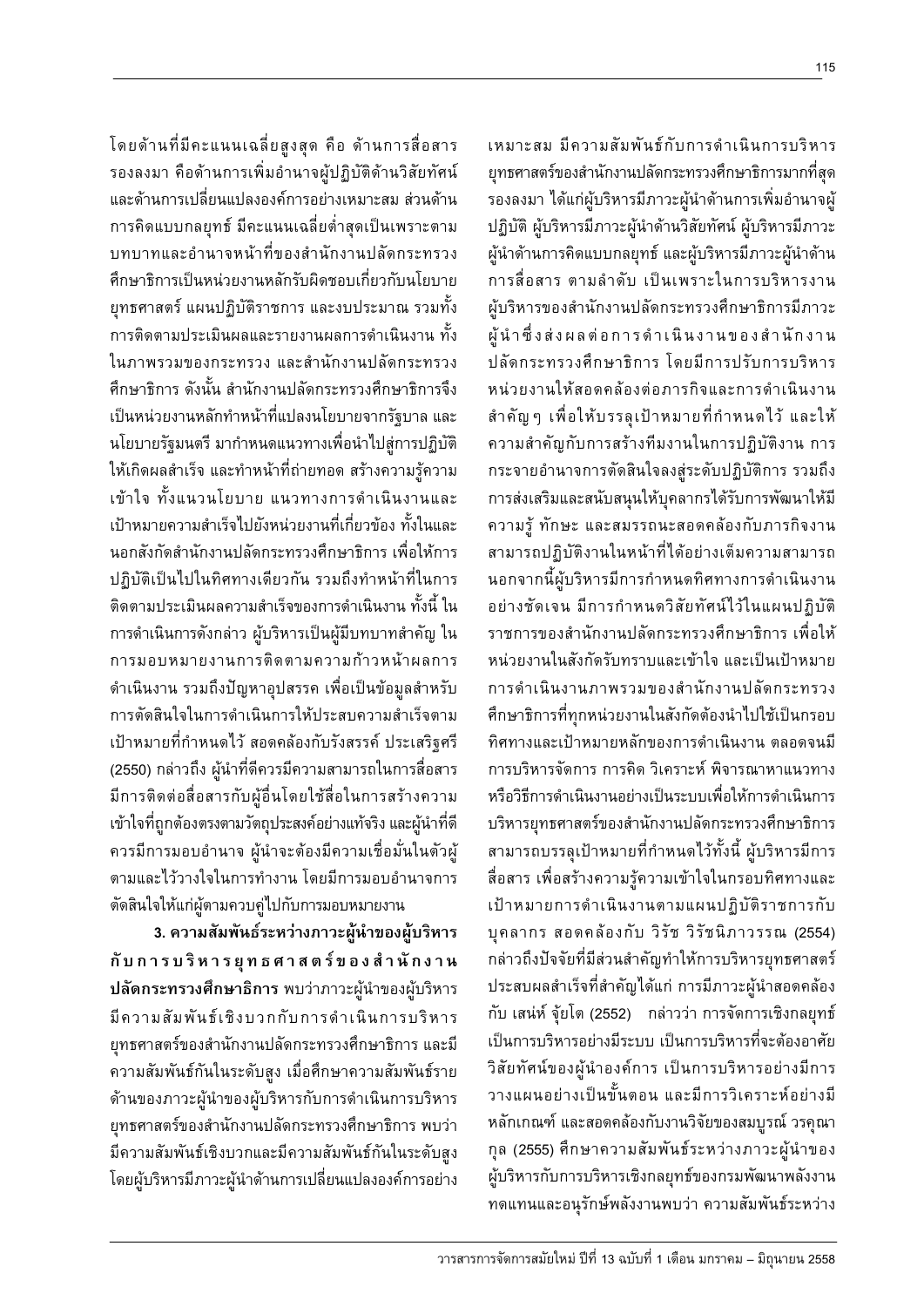3.2) ควรปรับโครงสร้างหรืออำนาจหน้าที่ของ ึ่ หน่วยงานในสังกัด ให้มีความสอดคล้องเหมาะสมกับการ ดำเนินยทธศาสตร์ โดยวิเคราะห์ภารกิจตามยทธศาสตร์ ปรับปรุงโครงสร้างภายในและอำนาจหน้าที่ของหน่วยงานให้มี ้ ความสอดคล้องและยืดหยุ่น เพื่อรองรับการดำเนินงานตาม ยุทธศาสตร์ให้เป็นไปตามเป้าหมายที่กำหนดไว้

4) ด้านการควบคุมประเมินยุทธศาสตร์

4.1) ควรให้ความสำคัญกับการประเมินประสิทธิผล การดำเนินงานตามแผนปฏิบัติราชการของหน่วยงานให้มาก ์ขึ้น โดยมีการติดตามและรายงานผลการดำเนินงาน มีการ ทิจารณาจากผลการดำเนินงานนำไปเปรียบเทียบกับ ้วัตถุประสงค์และเป้าหมายที่กำหนดไว้ และมีการวิเคราะห์ ู ปัญหาอุปสรรค รวมถึงสาเหตุของการบรรลุและไม่บรรลุ เป้าหมายของแผน เพื่อนำมาใช้เป็นข้อมูลสำหรับการ ปรับปรุงการดำเนินงานในระยะต่อไป

4.2) ควรประเมินการพัฒนาองค์การอย่างครอบคลุม ้และต่อเนื่อง โดยให้ความสำคัญกับการประเมินผลการ ู้ ปรับปรุง เปลี่ยนแปลงองค์การให้มีคุณภาพ การปฏิบัติงานได้ ือย่างมีประสิทธิภาพและประสิทธิผล ทั้งในเรื่องของการ ปรับปรุง เปลี่ยนแปลงรูปแบบและวิธีการบริหารงาน การ ปฏิบัติงาน และการวางแผนพัฒนาบุคลากร เพื่อนำผล ประเมินมาใช้เป็นข้อมูลสำหรับการพัฒนาองค์การในระยะ ต่อไปได้อย่างเหมาะสม

1.2 ภาวะผู้นำของผู้บริหารสำนักงาน ้<sup>ำ</sup>|ลัดกระทรวงศึกษาธิการ

#### 1) ด้านวิสัยทัศน์

1.1) ควรมีการสร้างแรงจูงใจให้บุคลากรทุกคนเห็น ์ ความสำคัญและยึดวิสัยทัศน์ เป็นเป้าหมายหลักการ ดำเนินงานร่วมกัน เพื่อให้บุคลากรยอมรับและเต็มใจในการ ปฏิบัติงานให้บรรลุผลสำเร็จ เช่น การกำหนดแนวทางการ ์ พัฒนาร่วมกัน การมีความก้าวหน้าในหน้าที่การงาน การ ได้รับรางวัลตอบแทน เมื่อผลการดำเนินงานบรรลุตาม เป้าหมายและวิสัยทัศน์ที่กำหนดไว้ เป็นต้น

1.2) ควรนำข้อคิดเห็น ข้อเสนอแนะในการพัฒนา ิ หน่วยงานจากบุคลากรทุกระดับ มาเป็นข้อมูลสำคัญสำหรับ การกำหนดวิสัยทัศน์ของหน่วยงาน เพื่อให้เกิดการยอมรับ ร่วมกัน ทำให้การดำเนินงานเป็นไปในทิศทางเดียวกันและ ็บรรลุตามเป้าหมายที่กำหนด

ภาวะผู้นำกับการบริหารเชิงกลยุทธ์ของกรมพัฒนา พลังงานทดแทนและอนุรักษ์พลังงาน มีความสัมพันธ์เชิง ็บวกกับการบริหารเชิงกลยุทธ์โดยรวม

### ์<br>ข้อเสนอแนะ

#### <u>1. ข้อเสนอแนะการนำผลการวิจัยไปใช้</u>

ผู้วิจัยได้นำผลการวิจัยในลำดับท้ายของแต่ละด้านมา ึ นำเสนอเป็นข้อเสนอแนะ เพื่อให้มีการดำเนินการเพิ่มมากขึ้น ึดั้งนี้

## **1.1µ¦¦·®µ¦¥»«µ¦r°Îµ´µ ¨´ ุกระทรวงศึกษาธิการ**

1) ด้านการวิเคราะห์สถานการณ์

1.1) ควรให้ความสำคัญกับการวิเคราะห์สถานการณ์ ด้านสังคมเพิ่มขึ้นโดยคำนึงถึงสภาพทางสังคมและวัฒนธรรม ู้ที่เกี่ยวข้องหรือส่งผลต่อการดำเนินงานของหน่วยงาน เช่น ระดับการศึกษาและอัตราการรู้หนังสือของประชากร คุณภาพ ชีวิต การกระจายรายได้ เป็นต้น

1.2) ควรให้ความสำคัญกับการวิเคราะห์สถานการณ์ ด้านเศรษฐกิจเพิ่มขึ้น โดยคำนึงถึงระบบเศรษฐกิจทั้งใน ประเทศและระหว่างประเทศที่เกี่ยวข้องหรือส่งผลต่อการ ดำเนินงานของหน่วยงาน เช่น การขยายตัวทางเศรษฐกิจ ้อัตราการว่างงาน ภาวการณ์จ้างงานและค่าแรง เป็นต้น

2) ด้านการกำหนดยุทธศาสตร์

2.1) ควรนำข้อมูลผลการวิเคราะห์สถานการณ์มาใช้ ้เป็นข้อมูลพื้นฐาน สำหรับการระดมความคิดเห็นผู้เกี่ยวข้อง ู้ เพื่อพิจารณากำหนดวิสัยทัศน์หรือเป้าหมายในอนาคตของ ่<sup>หน่</sup>วยงานร่วมกัน

2.2) ควรให้บุคลากรทุกระดับมีส่วนร่วมกำหนด วิสัยทัศน์ของหน่วยงาน โดยการจัดประชุม เชิงปฏิบัติการหรือจัดประชุมระดมความคิดเห็นภายใน ิ หน่วยงาน เพื่อให้บุคลากรรับทราบ มีความเข้าใจที่ชัดเจน ถูกต้อง ได้มีส่วนร่วมในการแสดงความคิดเห็น ให้ ข้อเสนอแนะ และร่วมตัดสินใจในการกำหนดทิศทางของ ็หน่วยงานร่วมกัน

## 3) ด้านการดำเนินยุทธศาสตร์

3.1) ควรให้มีการดำเนินงานแบบมีส่วนร่วม โดยให้ บุคลากรได้ใช้ความรู้ความสามารถในการปฏิบัติงาน ได้มีส่วน ร่วมในการวางแผน การตัดสินใจในการดำเนินงานร่วมกัน เพื่อให้การดำเนินงานบรรลุผลสำเร็จตามเป้าหมายที่กำหนด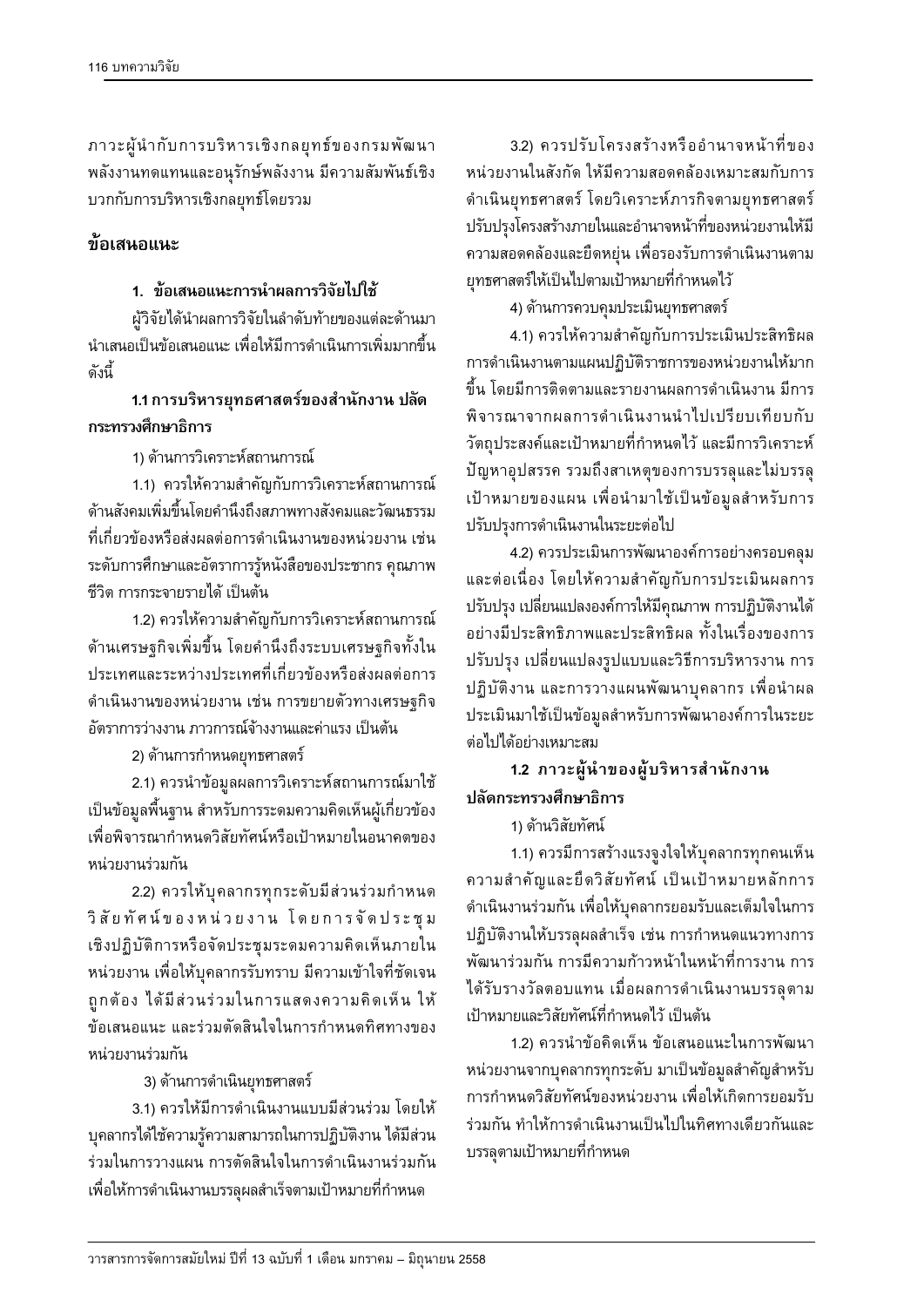#### 2) ด้านการสื่อสาร

2.1) ผู้บริหารควรมีการสื่อสาร สร้างความเข้าใจและ ้ความสัมพันธ์อันดีกับหน่วยงานภายนอก โดยนำเสนอข้อมูล ข่าวสารของหน่วยงานให้บุคคลหรือหน่วยงานภายนอกได้ ู้รับทราบ มีความเข้าใจอย่างถูกต้อง เหมาะสม เช่น การเข้า ูร่วมประชุม สัมมนา หรือเสวนาทางวิชาการ การให้สัมภาษณ์ เป็นต้น

2.2) ผู้บริหารควรเลือกใช้สื่อ ช่องทาง รูปแบบ หรือ ้วิธีการในการสื่อสารที่สอดคล้อง เหมาะสมกับวัตถุประสงค์ ่ หรือเนื้อหาของการสื่อสาร และบุคลากรผู้รับข้อมูลข่าวสาร เช่น การสื่อสารด้วยวาจาในการประชุมเชิงปฏิบัติการเพื่อ ่ ระดมความคิดเห็นหรือแลกเปลี่ยนความคิดเห็น การสื่อสาร ด้วยการเผยแพร่ข้อมลผ่านเว็บไซต์ เอกสารหรือสิ่งพิมพ์เพื่อ เผยแพร่ข้อมูลให้บุคลากรรับทราบและเข้าใจในการดำเนินงาน เป็นต้น

#### 3) ด้านการเพิ่มอำนาจผัปฏิบัติ

3.1) ควรมอบอำนาจและความรับผิดชอบแก่บุคลากร แต่ละระดับอย่างชัดเจนและเหมาะสม โดยสนับสนุนส่งเสริมให้ ผู้ใต้บังคับบัญชาสามารถคิด ตัดสินใจ วางแผนหรือริเริ่ม กำหนดแนวทางในการดำเนินงานจนประสบความสำเร็จได้ด้วย ็ตนเอง เพื่อให้บุคลากรได้ใช้ความรู้ความสามารถในการ ปฏิบัติงานได้อย่างเต็มตามศักยภาพ

3.2) ควรเปิดโอกาสและสนับสนุนให้บุคลากรทุกระดับ มีส่วนร่วมในการกำหนดทิศทางและเป้าหมายในการดำเนินงาน โดยการบริหารแบบมีส่วนร่วม และสร้างบรรยากาศการทำงาน แบบร่วมคิดร่วมทำ

4) ด้านการเปลี่ยนแปลงองค์การอย่างเหมาะสม

4.1) ควรมีการสนับสนุนให้บุคลากรมีส่วนร่วมกำหนด ึทิศทางและกลยุทธ์ในการดำเนินงานเพื่อให้การดำเนินงานมี ความหลากหลาย เหมาะสมกับลักษณะงาน ทำให้งานบรรลุ เป้าหมายอย่างมีประสิทธิภาพ โดยการจัดประชุมเชิง ปฏิบัติการหรือการประชุมระดมความคิดเห็น ให้บุคลากรมี ส่วนร่วมในการคิด ตัดสินใจ และนำเสนอแนวปฏิบัติที่ เหมาะสมร่วมกัน

4.2) ควรมีการปรับหรือออกแบบโครงสร้างหน่วยงาน ้และกระบวนการบริหารงานให้เกิดความคล่องตัว ยืดหยุ่น เหมาะสมกับการปฏิบัติงานเพื่อให้บรรลุเป้าหมายตาม ยุทธศาสตร์ที่กำหนด เช่น การปรับบทบาทภารกิจขอบเขต หน้าที่ของหน่วยงานในสังกัดให้สอดคล้องกับภารกิจหรือ เป้าหมายใหม่ การสรรหาหรือพัฒนาบคลากรเพื่อการ ู้ ปฏิบัติงานเฉพาะกิจ การปรับปรุงลดกฏระเบียบให้เอื้อต่อการ ปฏิบัติงาน เป็นต้น

5) ด้านการคิดแบบกลยุทธ์

5.1) ควรมีการพัฒนาผู้บริหารและบุคลากรให้มีความ<u>ร</u>ั ้ความเข้าใจและมีทักษะเกี่ยวกับการคิดแบบกลยทธ์ โดยเฉพาะด้านการคิดเชิงเปรียบเทียบ เพื่อการตัดสินใจหรือ แก้ไขปัญหาได้อย่างเหมาะสมโดยการมุ่งเน้นให้บุคลากรมี ความรู้ความเข้าใจ มีทักษะและประสบการณ์จากการฝึกปฏิบัติ เพื่อนำการคิดเชิงกลยุทธ์ไปประยุกต์ใช้ในการทำงาน ให้ สามารถคิด วิเคราะห์ ตัดสินใจ และแก้ไขปัญหาได้อย่าง ้เหมาะสมและสอดคล้องกับสถานการณ์ ให้การบริหารหรือการ ี ดำเนินงานของหน่วยงานประสบความสำเร็จตามเป้าหมายที่ กำหนดไว้

5.2) ควรมีการพัฒนาผู้บริหารและบุคลากร ให้มีความรู้ ้ความเข้าใจมีทักษะและประสบการณ์เกี่ยวกับการคิดแบบกล ยุทธ์โดยเฉพาะด้านการคิดแบบนวัตกรรม เพื่อพัฒนาเทคนิค หรือวิธีการทำงานใหม่ ๆ ให้การบริหารหรือการดำเนินงาน ประสบผลสำเร็จ ด้วยการฝึกอบรมและ พัฒนาด้วยรูปแบบที่ ้ หลากหลาย ที่เน้นทั้งภาคทฤษฎีและการฝึกปฏิบัติ เช่น การ ู บรรยาย การเรียนรู้ออนไลน์ การฝึกปฏิบัติจากการปฏิบัติงาน ้จริง เป็นต้น

### 1.3 ภาวะผู้นำของผู้บริหารกับการบริหาร ยุทธศาสตร์ของสำนักงานปลัดกระทรวงศึกษาธิการ

้จากผลการวิจัยที่พบว่า ภาวะผู้นำของผู้บริหารมี ์ ความสัมพันธ์เชิงบวกกับการดำเนินการบริหารยุทธศาสตร์ และมีความสัมพันธ์กันในระดับสูง ดังนั้น ควรส่งเสริม ิ สนับสนุนการจัดหลักสูตรฝึกอบรมเพื่อการพัฒนาภาวะผู้นำแก่ ผู้บริหารและบุคลากร เพื่อให้ผู้บริหารและบุคลากรมีศักยภาพ เป็นผู้นำในการปฏิบัติงาน สามารถปฏิบัติงานให้ประสบ ความสำเร็จได้ เช่น หลักสูตรพัฒนาภาวะผู้นำนักบริหาร หลักสูตรการพัฒนาภาวะผู้นำในตัวเอง เป็นต้นซึ่งเมื่อผู้บริหาร และบุคลากรมีภาวะผู้นำก็จะส่งผลให้การบริหารและการ

ดำเนินงานประสบผลสำเร็จ บรรลุตามเป้าหมายที่กำหนดไว้